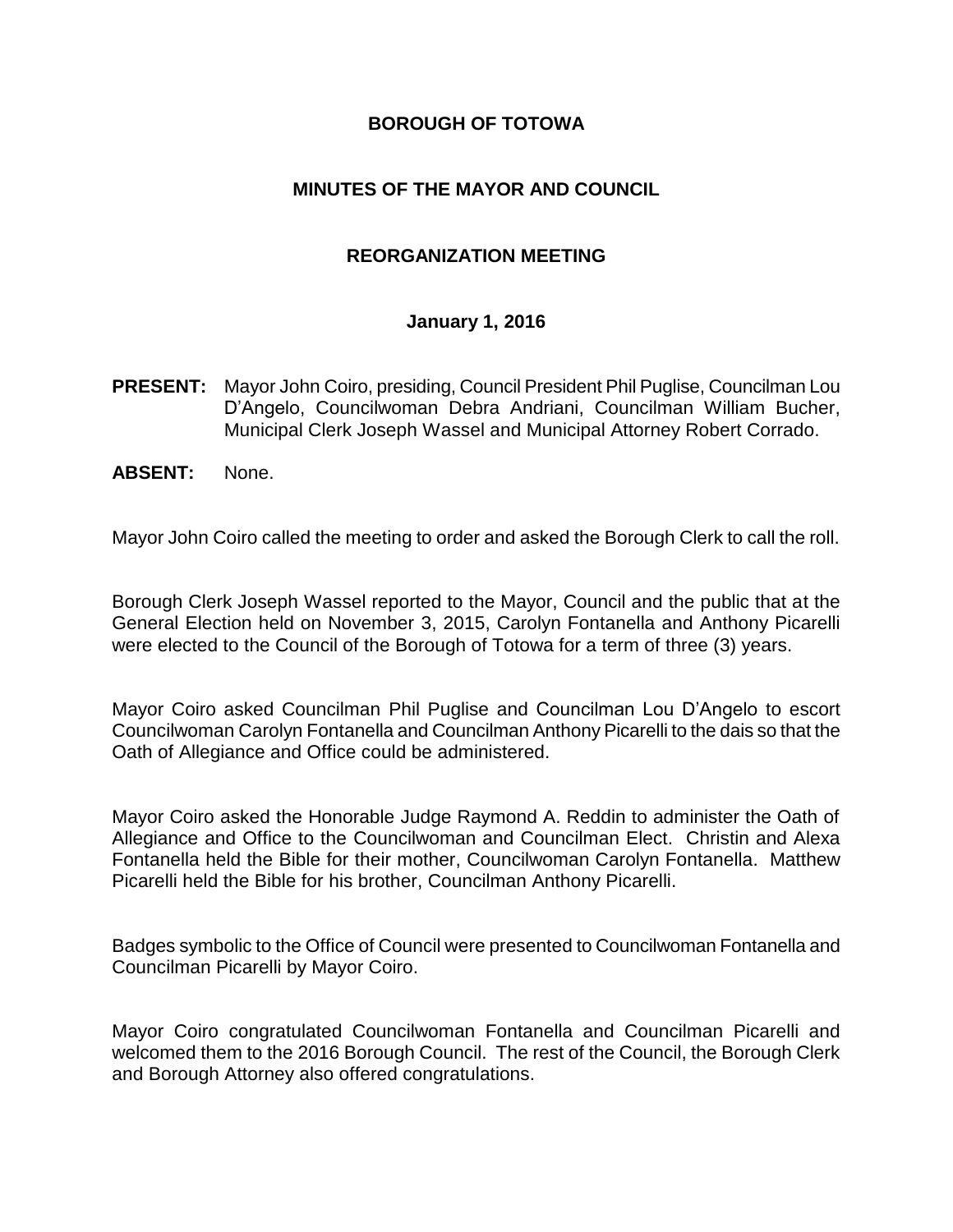Mayor Coiro reported that Vincent Marciano has been elected as Fire Chief of the Borough of Totowa Fire Department for a term of two (2) years and asked that he come forward to the dais so that Honorable Judge Raymond A. Reddin can administer the Oath of Allegiance and Office. Vincent Marciano held the Bible for his father, Fire Chief Vincent Marciano.

A badge symbolic to the Office of Fire Chief was presented to Vincent Marciano by Mayor Coiro.

Mayor Coiro congratulated Fire Chief Marciano.

Mayor Coiro welcomed the guests and citizens to the annual Reorganization Meeting of the Mayor and Council.

Mayor Coiro acknowledged Woodland Park Mayor Keith Kazmark, Totowa's own Passaic County Clerk Kristin Corrado, Honorable Judge Raymond Reddin and the Most Reverend Father Patrick Ryan who were all in attendance.

Mayor Coiro announced that the Reorganization Meeting of the 2016 Borough Council was now in session.

Mayor Coiro asked the Borough Clerk to call the roll of the 2016 Borough Council.

- **PRESENT:** Mayor John Coiro, presiding, Council President Phil Puglise, Councilman Lou D'Angelo, Councilwoman Carolyn Fontanella, Councilwoman Debra Andriani, Councilman Anthony Picarelli and Councilman William Bucher.
- **ABSENT:** None.

Mayor Coiro asked Father Patrick Ryan to give the invocation.

Mayor Coiro asked the public to join the Mayor and Council in the Pledge of Allegiance to the Flag.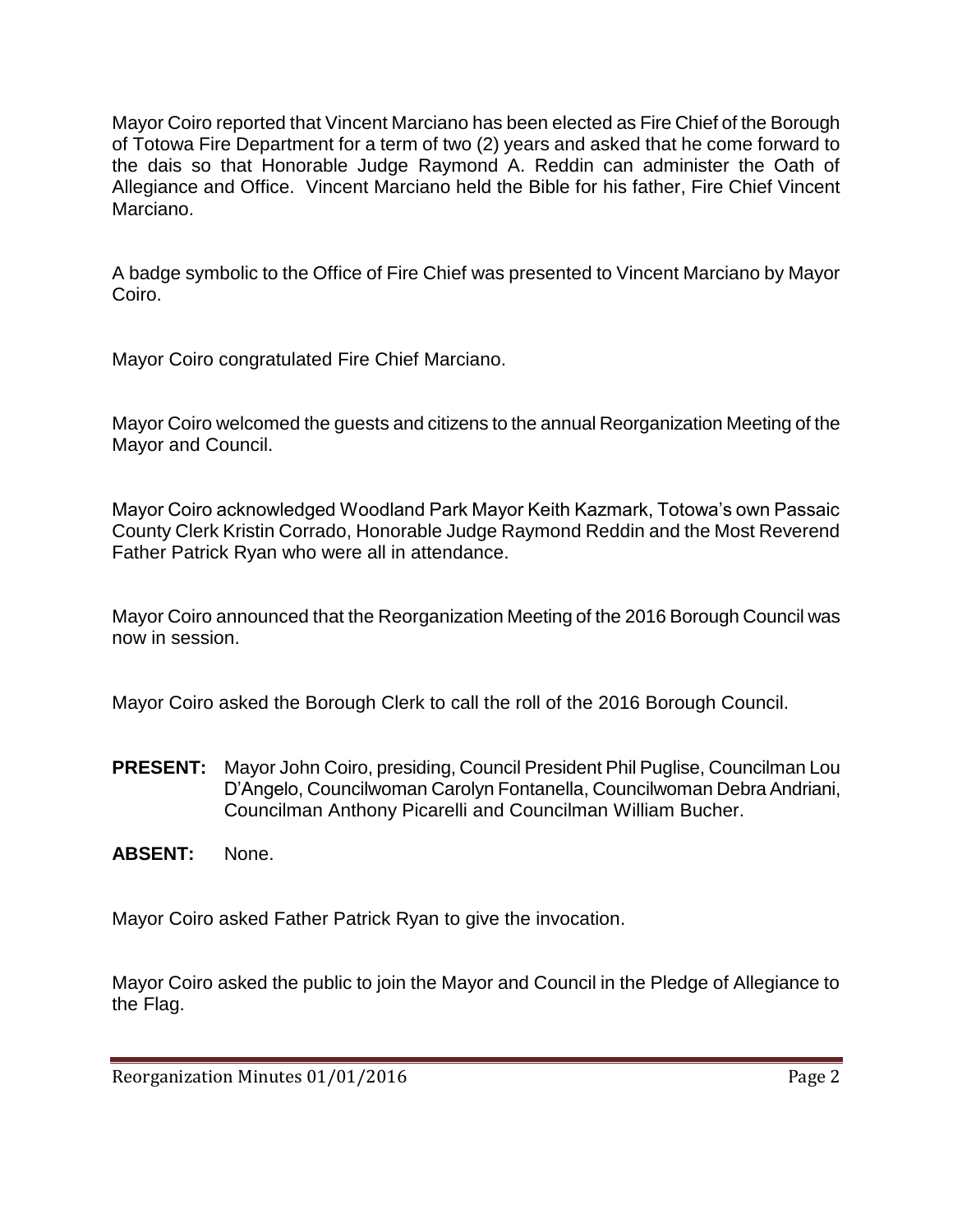The Statement of the Meeting as required by New Jersey Statutes was read by the Borough Clerk:

This meeting of the Mayor and Council held on this First Day of January, 2016, is being held in accordance with the Annual Notice of the Schedule of Meetings as required by Chapter 231, P.L. 1975 of the State of New Jersey, as amended. The agenda for this meeting has been prepared and distributed to the Mayor and Council and a copy has been on file in the Office of the Borough Clerk.

Mayor Coiro called for the election of Council President for the 2016 Borough Council.

Councilman D'Angelo nominated Councilman Phil Puglise for the position of Council President for the year 2016, seconded by Councilwoman Fontanella.

There being no further nominations, there was a motion by Councilman D'Angelo, seconded by Councilwoman Fontanella that Councilman Puglise be elected as Council President for the year 2016. On roll call vote, all members of the Council present voted in the affirmative. Councilman Puglise abstained from the voting.

Mayor Coiro announced that Councilman Phil Puglise has been elected as Council President of the Borough of Totowa for the year 2016.

Mayor Coiro announced that Councilman Picarelli will present the following resolutions to the Governing Body for their consideration and adoption.

# RESOLUTION NO. 01-2016

BE IT RESOLVED, by the Mayor and Council of the Borough of Totowa, that the By-Laws of the Borough Council, dated January 1, 1977 and amended January 1, 2016 are hereby adopted by the Mayor and Council of the Borough of Totowa for the Year 2016; and

BE IT FURTHER RESOLVED, that all proceedings of the Council not controlled by the provisions of these By-Laws shall be regulated by Robert's Rules of Order.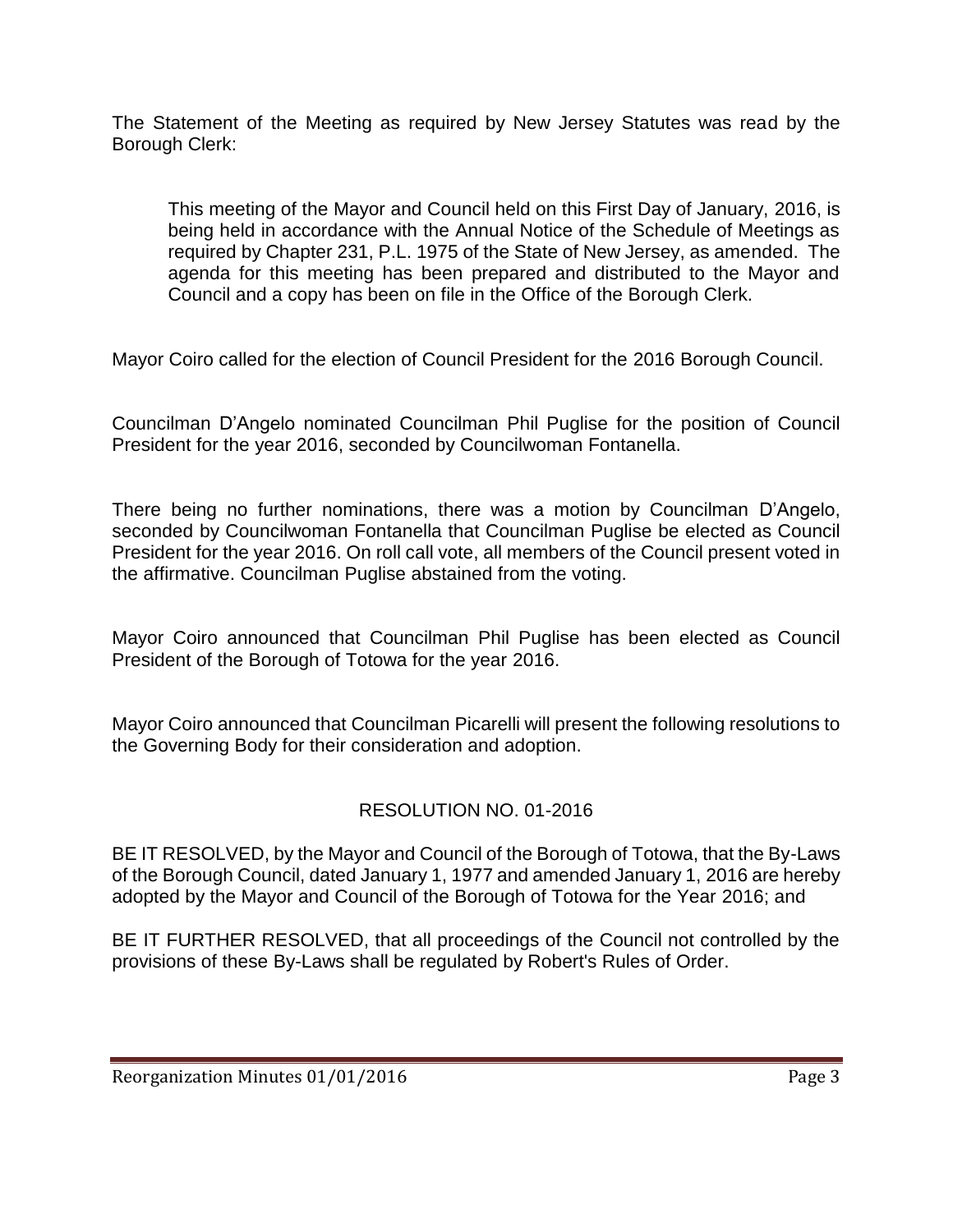# RESOLUTION NO. 02-2016

WHEREAS, in accordance with the Open Public Meetings Act of the Public Laws of 1975, Chapter 231, the Mayor and Council of the Borough of Totowa must set forth in annual notice a schedule of its meetings for the Year 2016.

NOW, THEREFORE, BE IT RESOLVED, by the Mayor and Council of the Borough of Totowa, that this Council shall meet during the Year 2016 for its regular meetings, in the Council Chamber on the second floor in the Municipal Building, Totowa Road at Cherba Place, at 8:00 p.m., in accordance with the following schedule:

| <b>January 12 &amp; 26</b> | July 12 & 26                                          |
|----------------------------|-------------------------------------------------------|
| February 9 & 23            | <b>August 9 &amp; 23</b>                              |
| March 8 & 22               | September 13 & 27                                     |
| April 12 & 26              | October 11 & 25                                       |
| May 10 & 24                | November 15 & 29                                      |
| June 14 & 28               | December 13 & 27                                      |
|                            | Reorganization Meeting: January 1, 2017 at 12:00 p.m. |

BE IT FURTHER RESOLVED, that a copy of this annual notice be filed in the Office of the Municipal Clerk, that it be posted on the bulletin board in the Municipal Building and be transmitted to The Herald News, The Record and The Passaic Valley Today Paper.

# RESOLUTION NO. 03-2016

WHEREAS, P.L. 1983, Chapter 8, Local Fiscal Affairs Law, N.J.S.A. 40A:5-2, has been amended to require that each municipality designate a Cash Management Plan for the deposit of each local unit's monies.

NOW, THEREFORE, BE IT RESOLVED, that the following Cash Management Plan of the Borough of Totowa be and is hereby adopted.

A. DESIGNATION OF OFFICIAL DEPOSITORIES:

The following financial institutions are designated official depositories:

1. HIGHLANDS STATE BANK J.P. MORGAN CHASE BANK TD BANK, NA VALLEY NATIONAL BANK WELLS FARGO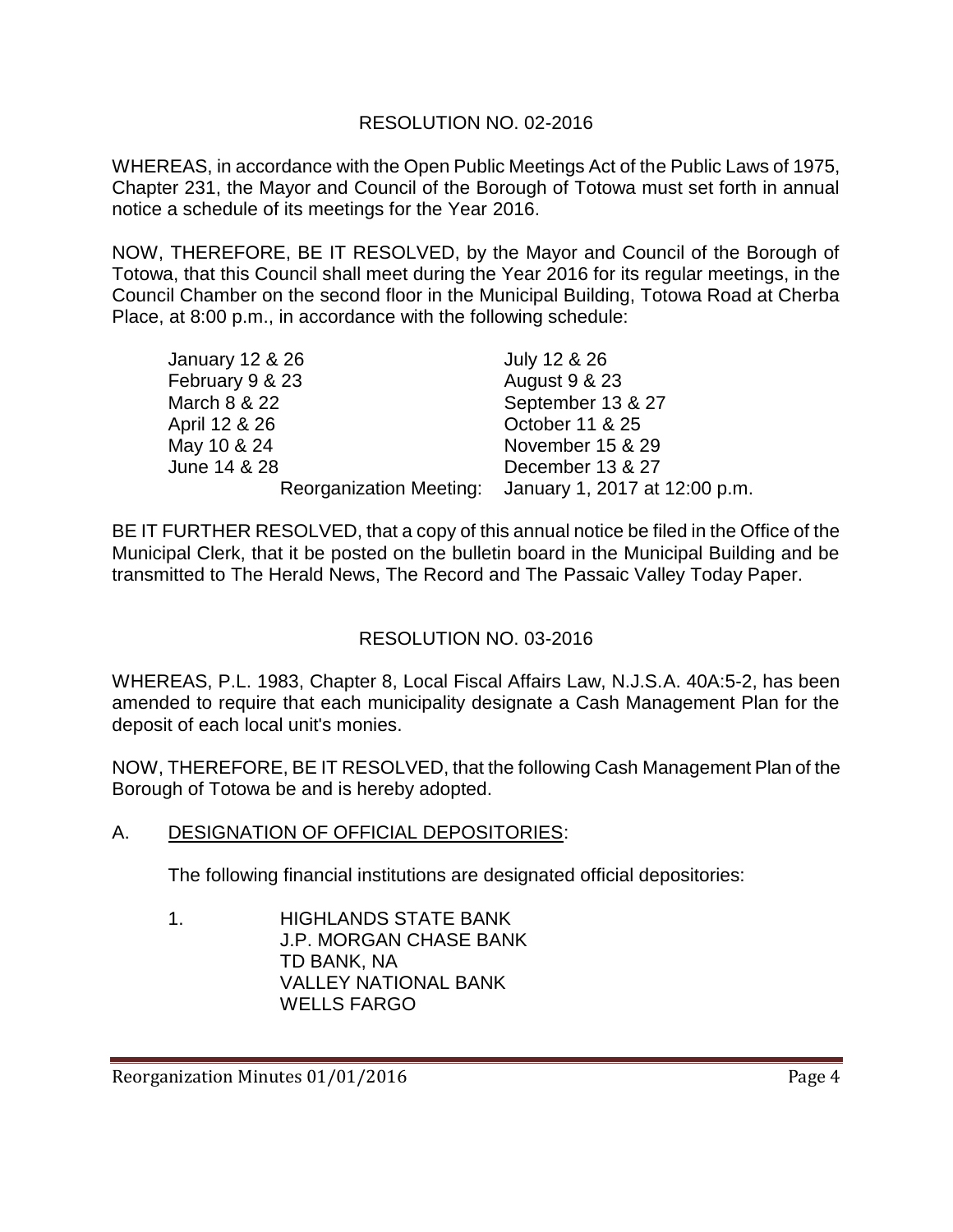- 2. Designated official depositories are required to submit to the Chief Financial Officer of the Borough of Totowa a copy of the State of New Jersey, Department of Banking, Governmental Unit Deposit Protection Act Notification of eligibility, which must be filed semiannually in the Department of Banking as of June 30th and December 31st of each year. Said Notices must be available for annual audit.
- 3. Designated official depositories are required to submit to the Chief Financial Officer a copy of institution's "Annual Report" on an annual basis.

# B. DEPOSIT OF FUNDS:

All funds shall be deposited within Forty-Eight (48) hours of receipt in accordance with State statute.

- 1. Opening funds shall be deposited into interest bearing accounts to maximize interest earnings.
- 2. Capital and Debt service funds may be deposited into interest bearing accounts. Non-interest bearing accounts shall be regularly monitored for the availability of funds for investment.
- 3. Trust funds may be deposited into interest bearing accounts in accordance with the State statutes regulating the deposit of developer's escrow deposits. Non-interest bearing accounts should be regularly monitored for availability of funds for investment except where either State or Federal laws prohibit the earning of interest on such funds.
- 4. Payroll and agency remittance funds shall be maintained in regular checking accounts, only insofar as they serve to compensate the bank for payroll data processing services.

# C. DEFINITION OF ALLOWABLE INVESTMENT INSTRUMENTS:

The Borough may permit deposits and investments in such depositories as permitted in Section 4 of P.L. 1970, Chapter 236 (C.17:9-44) and other instruments specified below:

- 1. United States Treasury Bills (T-Bills)
- 2. Borough of Totowa Bonds or Notes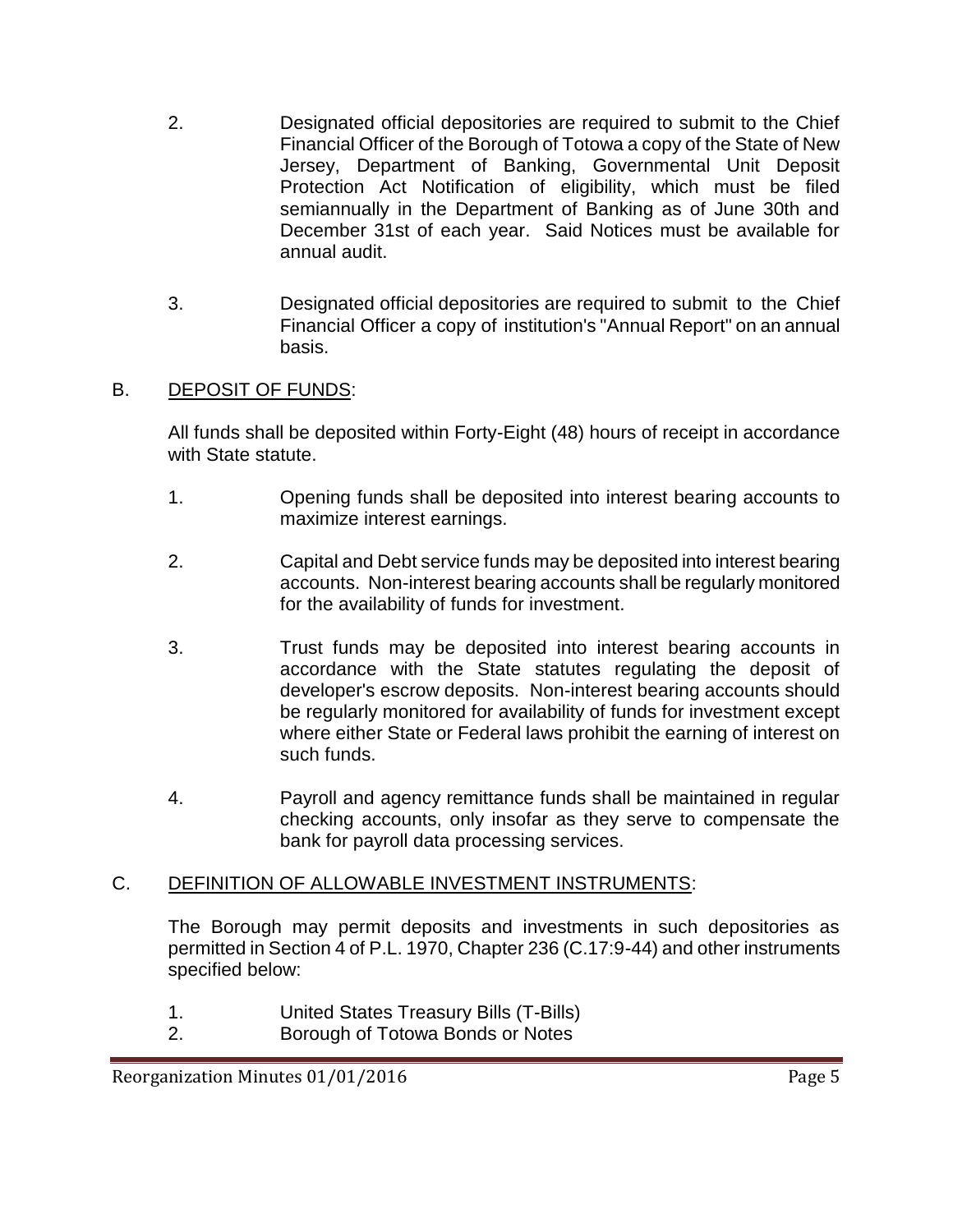- 3. Commercial Bank Deposits and Certificates of Deposit (CD's)
- 4. Repurchase Agreements (Repo's)
- 5. Investments in Savings and Loan Association
- 6. United States Government Agency and Instrumentality Obligations
- 7. State of New Jersey Cash Management Fund
- 8. School District Obligations

#### D. DEFINITION OF ACCEPTABLE COLLATERAL AND PROTECTION OF BOROUGH ASSETS:

- 1. All designated depositories must conform to all applicable State statutes concerning depositories of Public Funds.
- 2. All depositories shall obtain the highest amount possible F.D.I.C. and/or F.S.L.I.C. coverage of all Borough Assets (Demand and Certificate of Deposit).
- 3. Collateral will be required for all deposits and investments of the Borough, except for those in the State Cash Management Fund, collateral must have a market value of not less than 100 percent of all deposits and investments.
- 4. For pledges by depositories on Borough Funds, the following securities will be considered acceptable for pledges:
	- a. Any security backed by the U.S. Government.
	- b. Any direct obligation of any taxing authority within the Borough of Totowa.
	- c. Real Estate Mortgage Loans for Real Estate property located within the Totowa market area. Pledges of Real Estate Mortgage Loans shall be maintained at a market value of 115 percent of deposits.
	- d. All pledges of collateral must be indicated on an advice copy of the investment instrument which shall be forwarded to the Chief Financial Officer or Treasurer.

# E. COMPENSATING BALANCE AGREEMENTS:

Where compensating balances are used to offset bank expenses, an agreement between the bank and the Borough shall be executed, specifying the charge for each service. Said agreement shall be reviewed annually.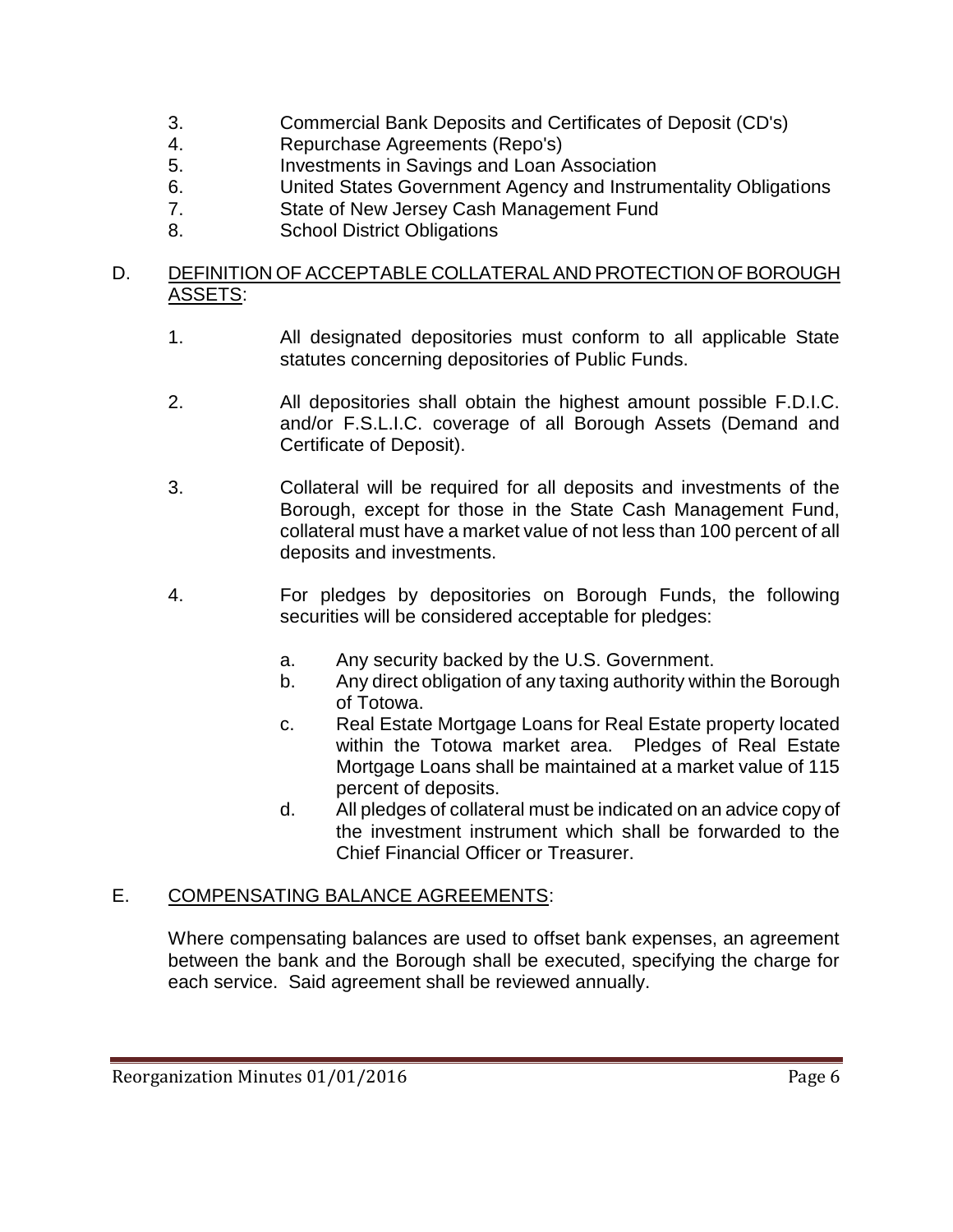# F. REPORTING PROCEDURES:

The Chief Financial Officer shall prepare for the Mayor and Council of the Borough of Totowa the following investment reports:

- 1. MONTHLY REPORTING: A detailed listing of all investments purchased in the prior month, specifying the amount, interest percent per annum, number of days, period of investment and maturity date, interest amount at maturity and financial institutions with which investment is placed. This report shall be broken down by fund.
- 2. QUARTERLY REPORTING: A detailed summary analysis of all investments by fund, specifying the quarterly interest rate earned, quarterly interest earned on NOW and Savings Accounts and Year-To-Date total interest earnings.
- 3. The Treasurer shall prepare a schedule of outstanding investments for the independent auditors as of December 31st of each year and at other such times as required by the auditors.
- 4. The Treasurer shall also periodically provide analysis of average daily balances in interest bearing checking accounts vs. other investment vehicle potential.
- 5. All such reports may include a comparison of current investment income vs. forecast, prior year or market conditions.

# G. DIVERSIFICATION REQUIREMENTS:

The Chief Financial Officer and Treasurer shall closely examine investments to guard against the effects of a financial institution going into default. This may be accomplished through the practice of spreading the investments around in various designated official depositories.

# H. MAXIMUM MATURITY POLICY:

Investments shall be limited to a maturity not to exceed one year on all operating funds unless a longer maturity is permitted within the provision of regulation promulgated by either the Federal or State Governments.

# I. **INVESTMENT PROCEDURES:**

Bids for Certificates of Deposit and Repurchase Agreements will be solicited of at least three (3) designated depositories only if the amount is \$100,000 or greater.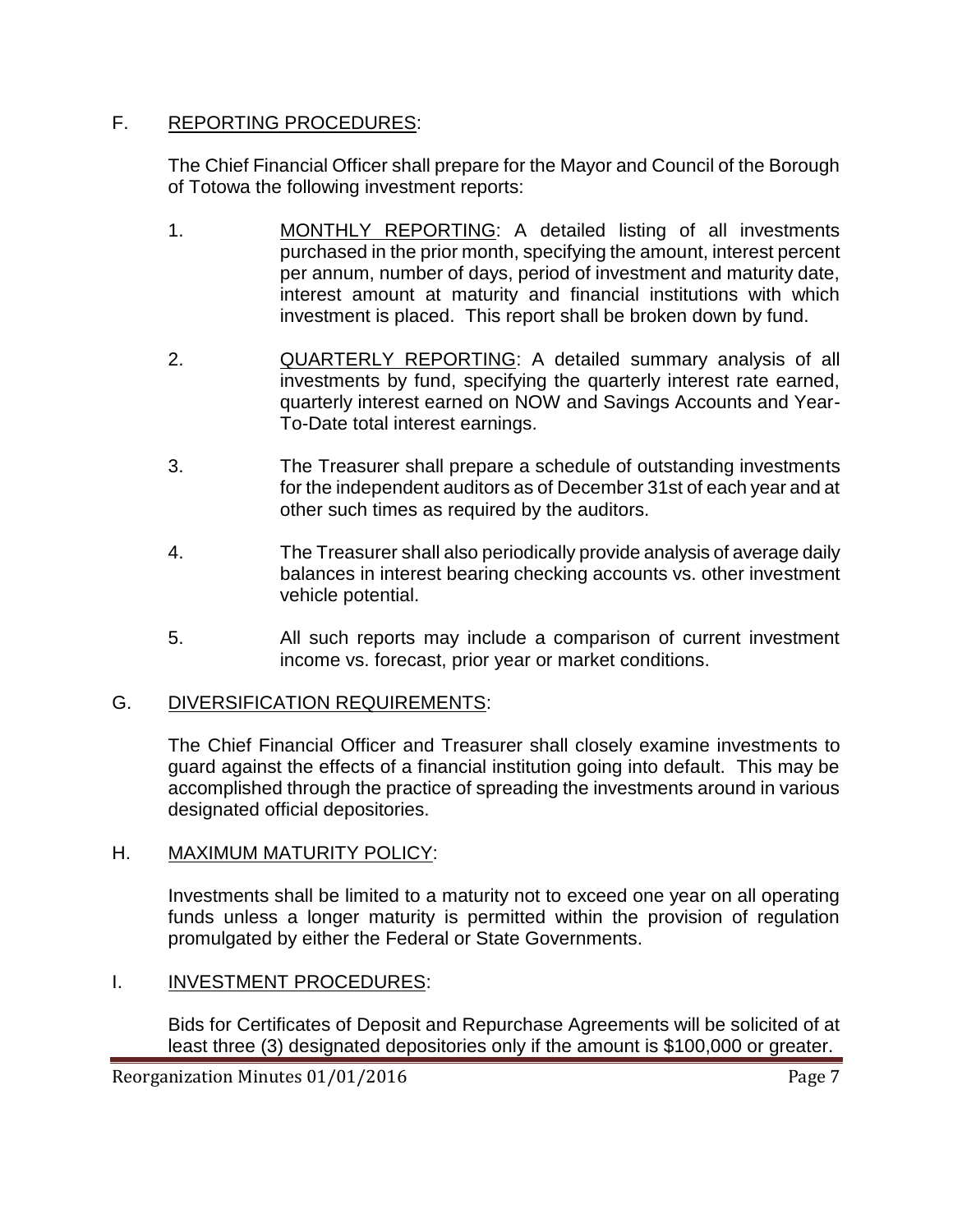Telephone bids will be solicited of designated depositories by the Chief Financial Officer or Treasurer or designated staff member.

The depository shall specify the principal amount of the investment bid on, interest rate and number of days used to calculate the interest to be paid upon maturity.

Interest paid shall be from the date the bid was awarded to the date of maturity.

All bidders may request the results of the bid after the bid is formally awarded.

A check or wire transfer of funds will be made available to the winning bidder on the same business day the bid is awarded.

Each quotation shall be documented to record the date and time of quote, the parties in the discussion, the instrument(s), maturities and rates. A bid form of the Borough may be used.

#### J. RETURN ON INVESTMENT:

Where the return on a proposed investment does not exceed the cost of making said investment by a minimum amount the Chief Financial Officer and/or Treasurer will not make the investment. The Chief Financial Officer and/or Treasurer shall have the discretion to award an investment to the bank wherein the funds reside, should that bank's quoted rate be less than other quoted rates received in the event that the differential in interest rates is less than 25 basis points, and providing that the term of the investment is less than fifteen (15) days.

# K. CONTROLS:

When possible, the internal controls should provide for a separation of the investment placement functions and the accounting activity. Controls must be designed for telephone orders, wire transfers and securities safekeeping. Only specifically designated personnel shall be allowed to conduct this part of the transactions, and all activity should be subject to immediate written confirmation by the designated depository. The Treasurer shall review each day's activity.

#### L. BONDING:

The following officials shall be covered by surety bonds; said surety bonds to be examined by the independent auditor to insure their proper execution:

> **Collector** Municipal Court Administrator Deputy Municipal Court Administrator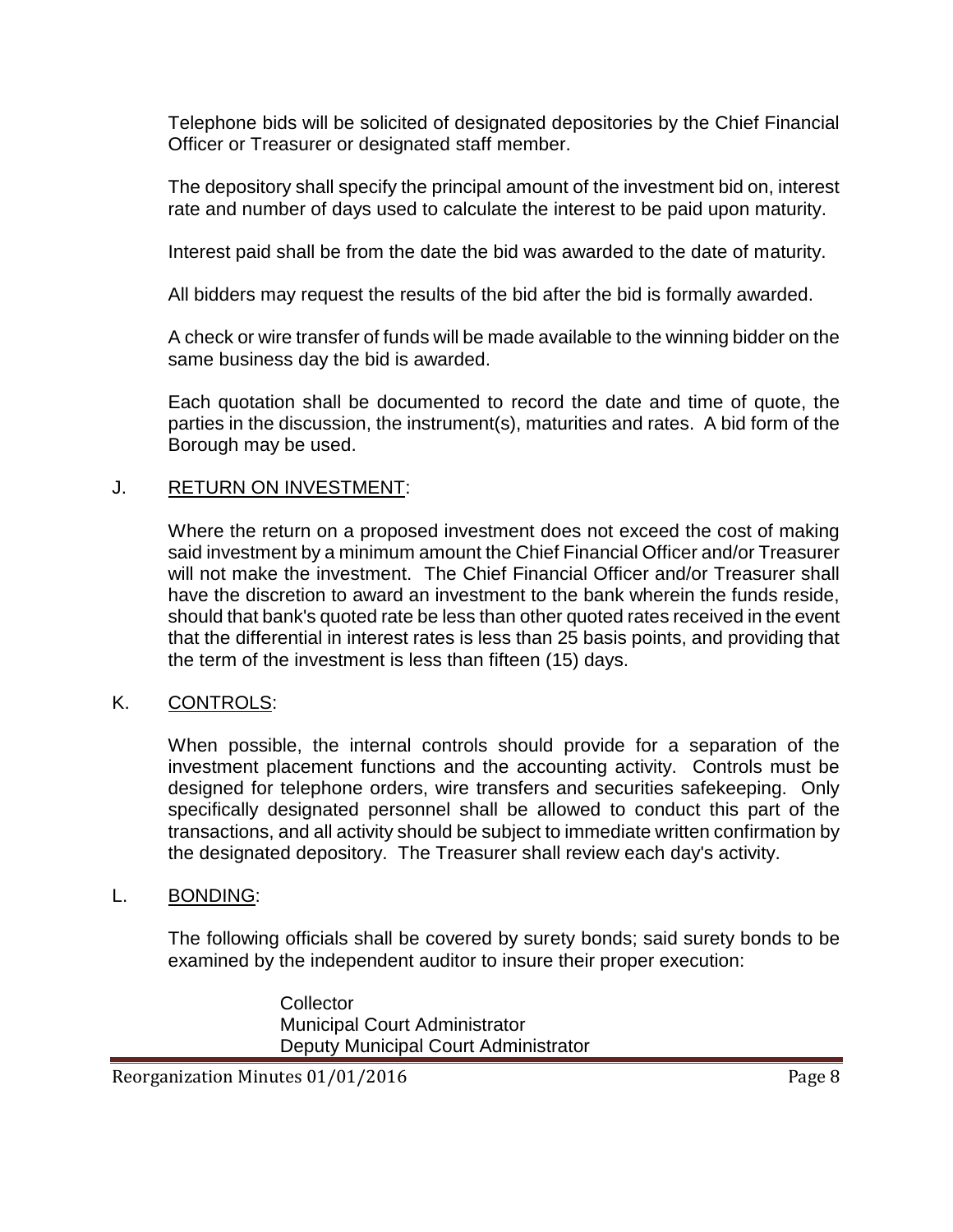### Municipal Court Judge

Staff members of the Department of Finance not covered by separate surety bonds shall be covered by a Public Employee's Faithful Performance Bond in the minimum amount of \$50,000.00.

M. COMPLIANCE:

The Cash Management Plan of the Borough of Totowa shall be subject to the annual audit conducted pursuant to N.J.S. 40A:5-4.

- N. The official charged with the custody of the monies of the Borough of Totowa shall deposit them as designated by the Cash Management Plan and shall thereafter be relieved of any liability or loss of such monies due to the insolvency or closing of any depository designated in the Cash Management Plan pursuant to N.J.S. 40A:5-2.
- O. Where a conflict exists between this Cash Management Plan and State statute, the applicable State statute shall apply.
- P. The Cash Management Plan shall be subject to the approval of the Borough Attorney.

# RESOLUTION NO. 04-2016

BE IT RESOLVED, by the Mayor and Council of the Borough of Totowa that the Mayor, Borough Clerk and the Chief Financial Office/Treasurer be hereby designated as the Official Signatories to sign all checks.

# RESOLUTION NO. 05-2016

BE IT RESOLVED, by the Mayor and Council of the Borough of Totowa that the Tax Collector of the Borough of Totowa be named and designated as the Official Tax Search Officer of the Borough of Totowa.

# RESOLUTION NO. 06-2016

BE IT RESOLVED, by the Mayor and Council of the Borough of Totowa that the Borough Clerk is hereby named and designated as the Official of the Borough of Totowa, to make Official Certificates of Searches as to Municipal Improvements authorized by Ordinances of the Borough of Totowa.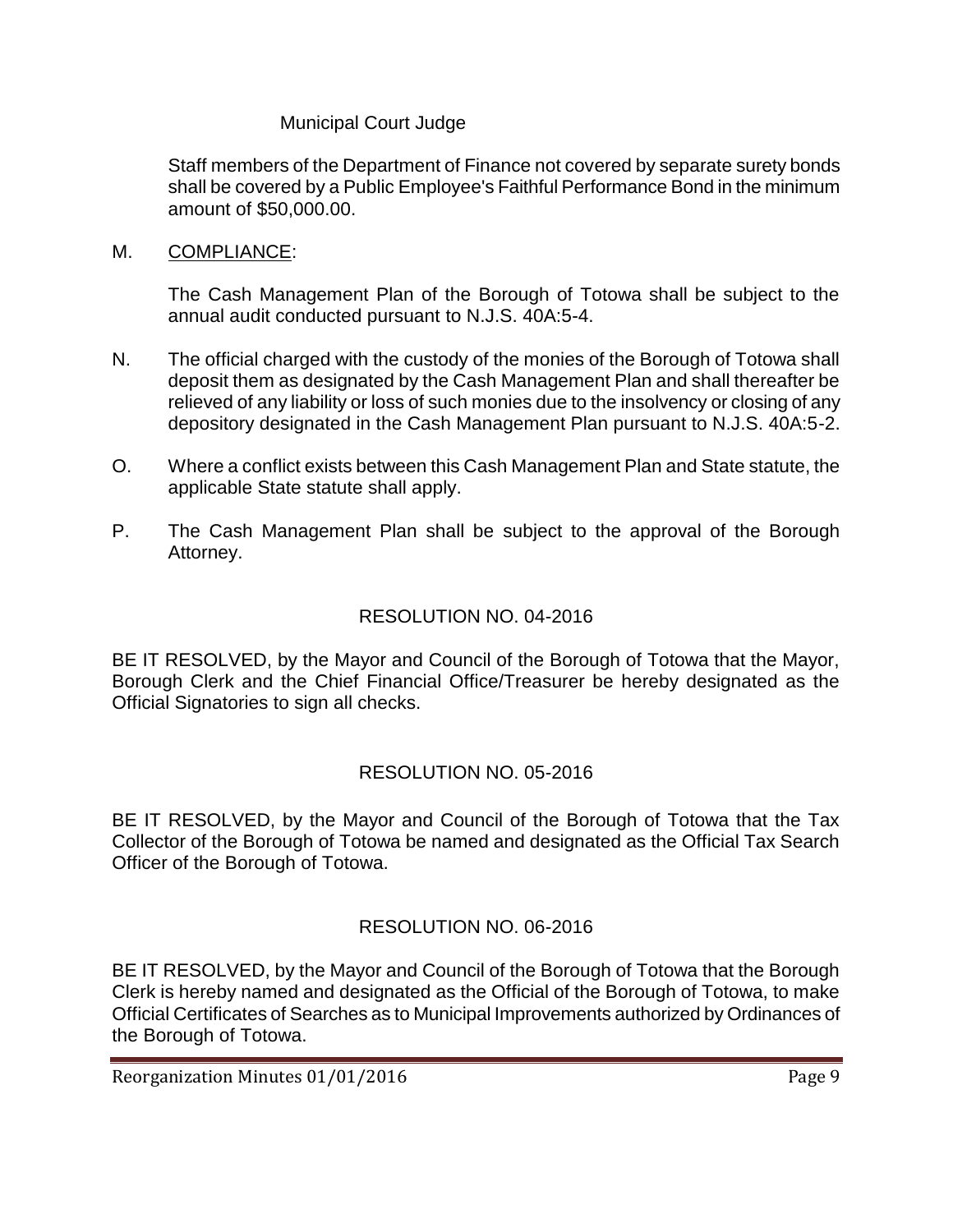# RESOLUTION NO. 07-2016

WHEREAS, it is necessary to have a person responsible for processing of all documents pertaining to the Public Employees Retirement System of the State of New Jersey.

NOW, THEREFORE, BE IT RESOLVED, by the Mayor and Council of the Borough of Totowa that the Borough Clerk is hereby named and designated as the Supervisor Certifying Officer for documents pertaining to the Public Employees Retirement System.

# RESOLUTION NO. 08-2016

WHEREAS, it is necessary to have a person responsible for processing of all documents pertaining to the Police and Fireman's Retirement System of the State of New Jersey.

NOW, THEREFORE, BE IT RESOLVED, by the Mayor and Council of the Borough of Totowa that the Borough Clerk is hereby named and designated as the Supervisor Certifying Officer for documents pertaining to the Police and Fireman's Retirement System.

# RESOLUTION NO. 09-2016

WHEREAS, it is necessary to have a person responsible for the processing of all Social Security Records.

NOW, THEREFORE, BE IT RESOLVED, by the Mayor and Council of the Borough of Totowa that the Chief Financial Officer/Treasurer of the Borough of Totowa be named and designated as the Official in charge of Social Security Records.

# RESOLUTION NO. 10-2016

BE IT RESOLVED, by the Mayor and Council of the Borough of Totowa that the Borough Clerk is hereby named and designated as the Official of the Borough of Totowa, to issue Official Certificates certifying whether or not a sub-division of lands has been recommended by the Planning Board and approved by the Mayor and Council of the Borough of Totowa.

# RESOLUTION NO. 11-2016

WHEREAS, the Mayor and Council of the Borough of Totowa must establish the interest rate for the delinquent taxes for the year 2016.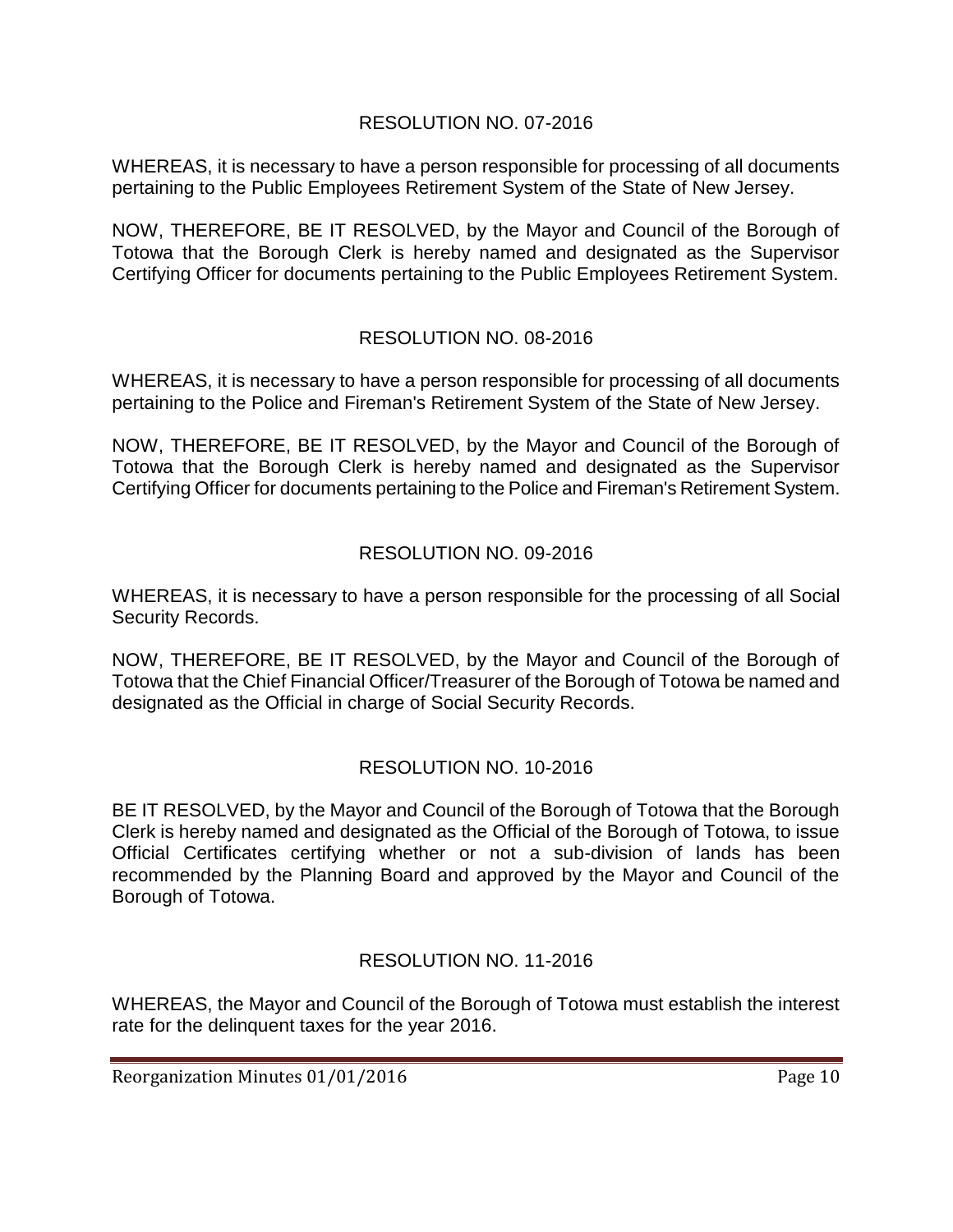NOW, THEREFORE, BE IT RESOLVED, by the Mayor and Council of the Borough of Totowa that the Tax Collector is hereby authorized and directed to charge interest on delinquent taxes and assessment accounts as follows:

| First 10 days of Tax Payments                                        | No Penalty |
|----------------------------------------------------------------------|------------|
| Thereafter from the due date of<br>Tax Payments for the 1st \$1,500. | 8%         |
| Thereafter, the balance in<br>excess of \$1,500.                     | 18%        |

And in addition to, in accordance with N.J.S.A. 54:4-67 as amended, the following schedule shall apply:

| Up to \$1,500. delinguency                                                                                   | 8%  |
|--------------------------------------------------------------------------------------------------------------|-----|
| Over \$1,500. delinquency                                                                                    | 18% |
| Additional penalty for a delinquency<br>over \$10,000. if not paid prior to<br>the end of the calendar year. |     |

# RESOLUTION NO. 12-2016

WHEREAS, the Mayor and Council of the Borough of Totowa must establish the interest rate for the delinquent water bills for the year 2016.

NOW, THEREFORE, BE IT RESOLVED, by the Mayor and Council of the Borough of Totowa that the Water Registrar is hereby authorized and directed to charge interest on delinquent water accounts as follows:

| First 30 days of Water Payments                                        | No Penalty |
|------------------------------------------------------------------------|------------|
| Thereafter from the due date of<br>Water Payments for the 1st \$1,500. | 8%         |
| Thereafter, the balance in<br>excess of \$1,500.                       | 18%        |

And in addition to, in accordance with N.J.S.A. 54:4-67 as amended, the following schedule shall apply: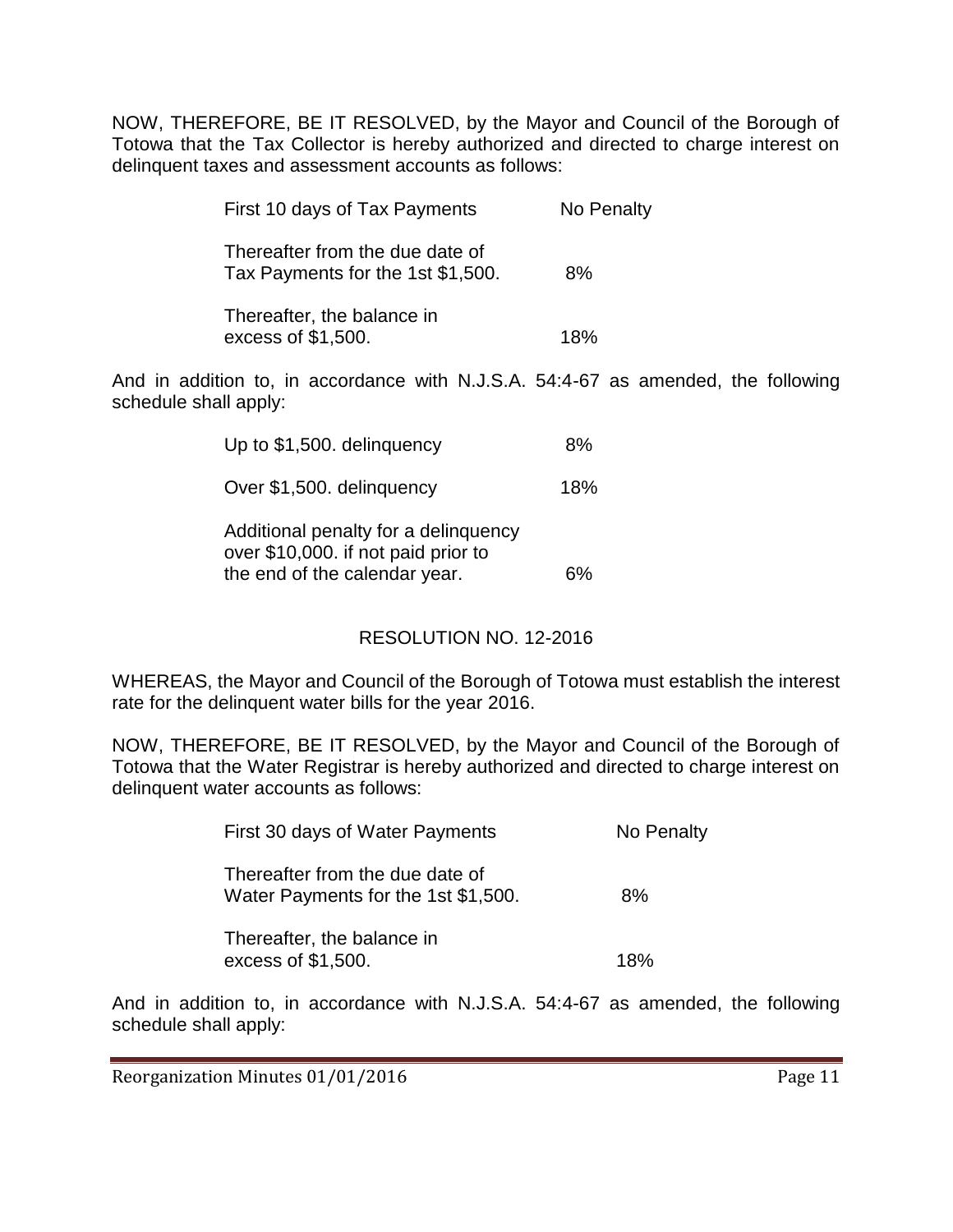| Up to \$1,500. delinguency                                                  | 8%  |
|-----------------------------------------------------------------------------|-----|
| Over \$1,500. delinguency                                                   | 18% |
| Additional penalty for a delinguency<br>over \$10,000. if not paid prior to |     |
| the end of the calendar year.                                               |     |

# RESOLUTION NO. 13-2016

BE IT RESOLVED, by the Mayor and Council of the Borough of Totowa that appointments of officers and employees, contracts and authorizations for services which were performed during the year 2015 and previously approved, be and are hereby ratified by the Mayor and Council for the Year 2016.

# RESOLUTION NO. 14-2016

WHEREAS, there is a need to designate the Official Signatories for Municipal Court General Account and Bail Account Checks.

NOW, THEREFORE, BE IT RESOLVED, by the Mayor and Council of the Borough of Totowa that the Municipal Court Judge, Court Administrator and the Deputy Court Administrator be hereby designated as the Official Signatories to sign all Municipal Court General Account and Bail Account Checks.

BE IT FURTHER RESOLVED, by the Mayor and Council of the Borough of Totowa that any two (2) of the above mentioned three (3) employees will be permitted to sign the checks at any given time.

# RESOLUTION NO. 15-2016

#### RESOLUTION OF THE MAYOR AND COUNCIL OF THE BOROUGH OF TOTOWA DESIGNATING A PUBLIC AGENCY COMPLIANCE OFFICER

WHEREAS, the New Jersey Department of the Treasury, Division of Contract Compliance and Equal Employment Opportunity in Public Contracts ("Division of Contract Compliance") is charged with enforcing the provisions of N.J.S.A. 10:5-31 et seq; and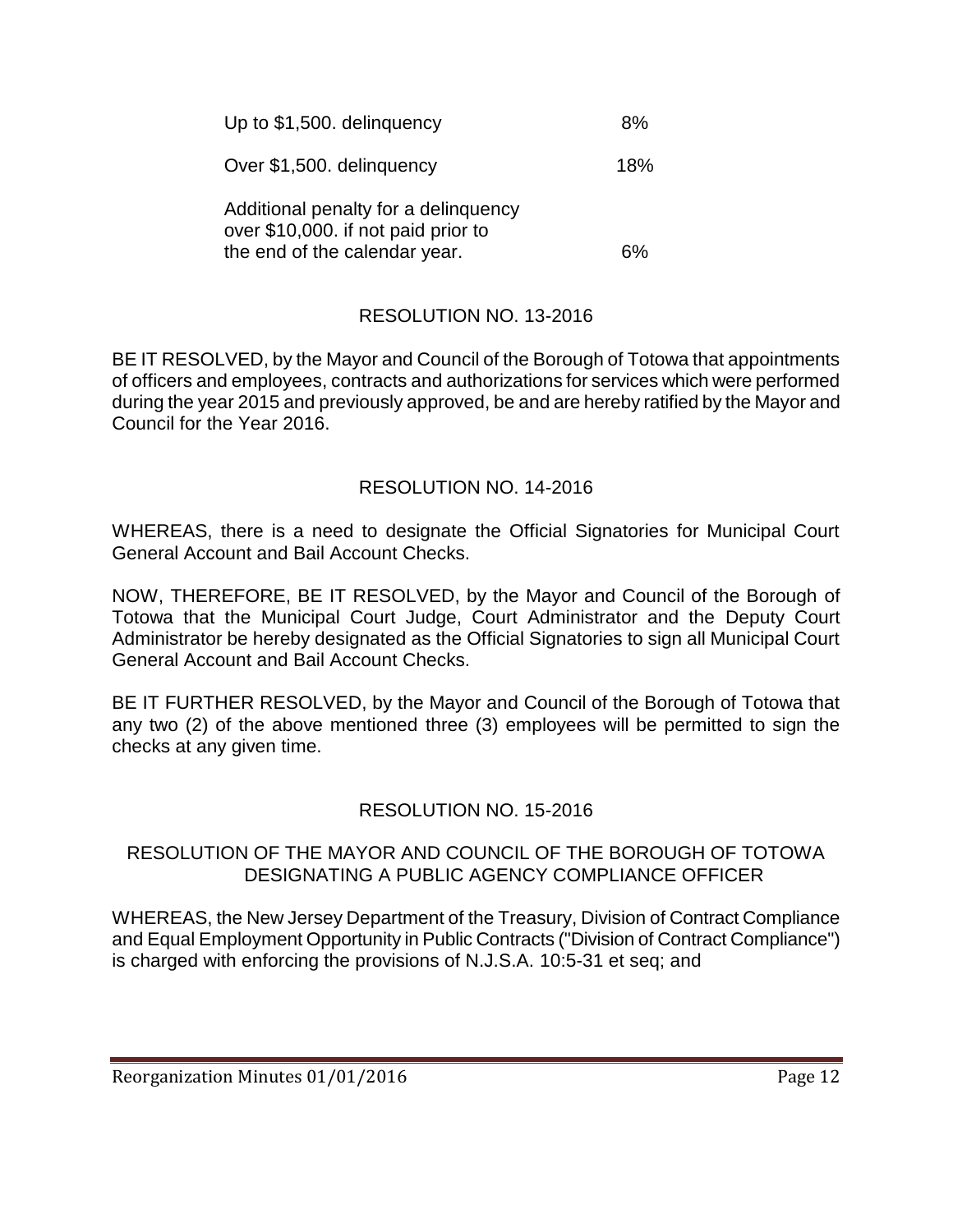WHEREAS, the N.J.S.A. 10:5-31 provides that no public contract can be awarded nor any monies paid until the prospective contractor has agreed to comply with the approved Affirmative Action Plan; and

WHEREAS, in accordance with N.J.A.C. 17:27-3.5, all New Jersey Public Agencies and Municipalities are required to annually designate a Public Agency Compliance Officer ("P.A.C.O.") and submit the name of the P.A.C.O. to the Division of Contract Compliance.

NOW, THEREFORE, BE IT RESOLVED, by the Mayor and Council of the Borough of Totowa that Joseph Wassel, RMC, Municipal Clerk, is hereby designated as the Public Agency Compliance Officer for the Borough of Totowa.

BE IT FURTHER RESOLVED that a copy of this Resolution be forwarded to the Division of Contract Compliance.

# RESOLUTION NO. 16-2016

#### AUTHORIZING AND ADOPTING A STANDARD TORT CLAIM NOTICE FORM

WHEREAS, the Borough of Totowa is a member of the Garden State Municipal Joint Insurance Fund ("GSMJIF"); and

WHEREAS, the "GSMJIF" and the Borough of Totowa have determined that it is reasonable and necessary to develop a standard form and procedure by which persons are required to notify the Borough of Totowa of claims which arise under the authority of the N.J.S.A. 59:1-1, et seq. ("Tort Claims Act").

NOW, THEREFORE, BE IT RESOLVED, that the Mayor and Council of the Borough of Totowa hereby adopts the Tort Claim Notice Form in the format attached hereto.

# RESOLUTION NO. 17-2016

Resolution to introduce and adopt the 2016 Temporary Budget of the Borough of Totowa.

There was a motion by Councilman Picarelli, seconded by Councilman D'Angelo that the foregoing resolutions be adopted. On roll call vote, all members of the Council present voted in the affirmative.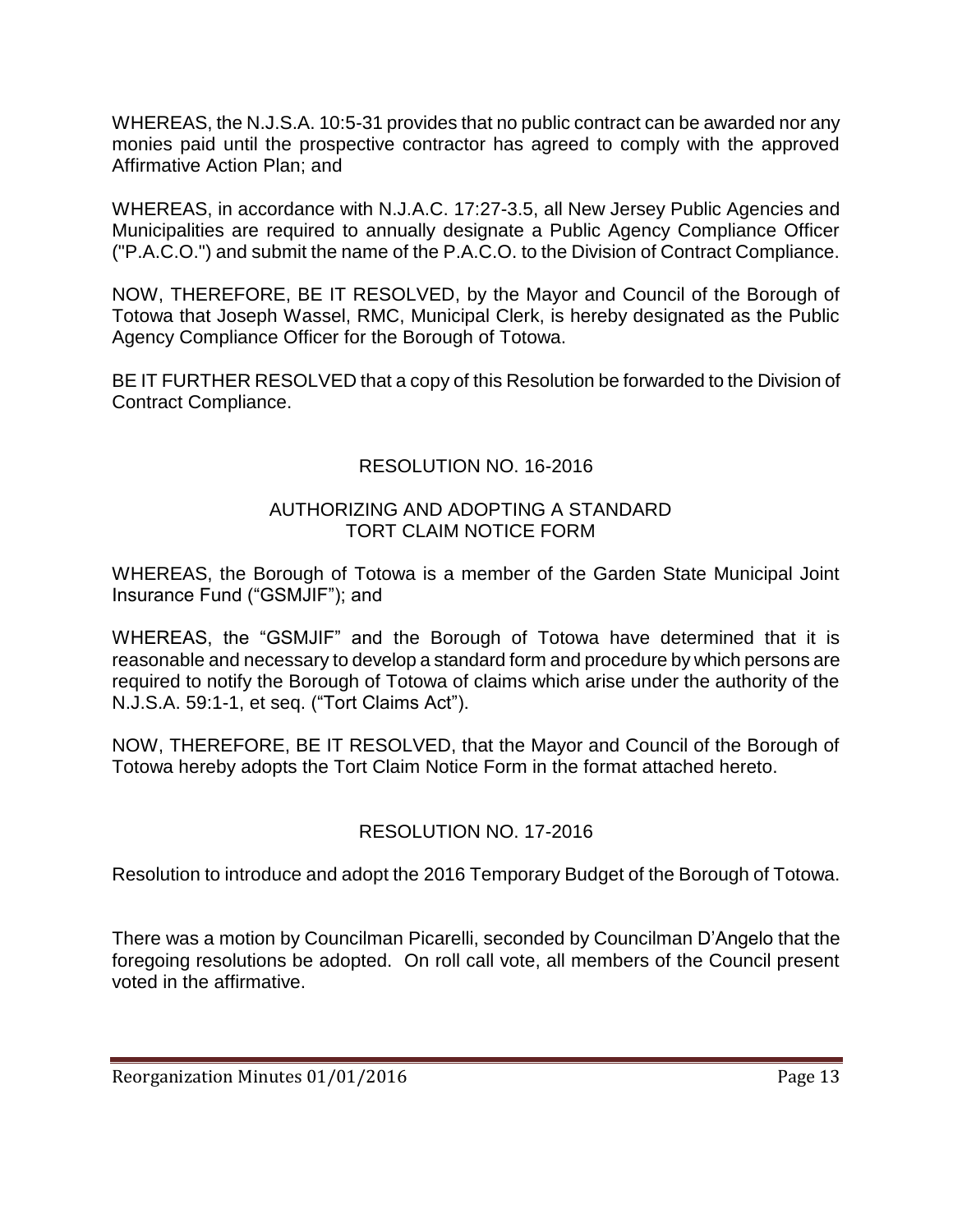There was a motion by Councilman Picarelli, seconded by Councilman D'Angelo to approve Resolution No. 2016-01 for the payment of bills. On roll call vote, all members of the Council present voted in the affirmative.

Mayor Coiro made the following appointments with the advice and consent of the Council for the year 2016 or for the term appointed.

#### APPOINTMENTS

| <b>POSITION</b>                       | <b>TERM/YEARS</b> | <b>APPOINTED</b>             |
|---------------------------------------|-------------------|------------------------------|
| <b>Deputy Municipal Clerk</b>         |                   | Kathryn Wasilewski           |
| <b>Municipal Attorney</b>             | 1                 | Robert E. Corrado            |
| <b>Tax Appeal Attorney</b>            |                   | O'Donnell McCord             |
| <b>Municipal Auditor</b>              |                   | Lerch, Vinci & Higgins       |
| <b>Municipal Engineer</b>             |                   | <b>Alaimo Engineering</b>    |
| <b>Municipal Planner</b>              |                   | <b>Maser Consulting</b>      |
| <b>Bonding Attorney</b>               |                   | McManimon, Scotland & Baum   |
| <b>Special Counsel</b>                |                   | McManimon, Scotland & Baum   |
| <b>Grant Writer</b>                   |                   | <b>Millennium Strategies</b> |
| <b>Animal Control Officer</b>         |                   | Lysa De Laurentis            |
| Water Registrar                       |                   | Jennifer Bernardo            |
| Deputy Water Registrar                |                   | John Waryas                  |
| Prosecutor                            |                   | John E. Clarke               |
| <b>Public Defender</b>                |                   | <b>Ramsey Merhi</b>          |
| Court Administrator - Acting          |                   | Maryann Coral                |
| Deputy Court Administrator            |                   |                              |
| <b>Violations Clerk</b>               |                   | Keri Giacchi                 |
| <b>Police Dispatcher</b>              |                   | Mary Picarelli               |
| <b>Police Dispatcher</b>              |                   | <b>Carl Baker</b>            |
| <b>Police Dispatcher</b>              |                   | Daniel Urban                 |
| Police Matron-P/T                     |                   | Robin Sangastiano            |
| <b>First Aid Director</b>             |                   | Robert Barbieri              |
| Police & Fire Mechanic                |                   | Fred Dell'Aquila             |
| <b>Fire Official</b>                  |                   | <b>Allen Del Vecchio</b>     |
| Fire Inspector                        |                   | <b>Richard Schopperth</b>    |
| Fire Inspector                        |                   | <b>Vincent Marciano</b>      |
| <b>Construction Code Official</b>     |                   | Allan Burghardt              |
| <b>Building Sub-Code Official</b>     |                   | Allan Burghardt              |
| <b>Zoning Officer</b>                 |                   | Allan Burghardt              |
| <b>Zoning Officer</b>                 |                   | John Waryas                  |
| <b>Property Maintenance Inspector</b> |                   | John Waryas                  |
| <b>Property Maintenance Inspector</b> | 1                 | James Booth                  |

Reorganization Minutes 01/01/2016 Page 14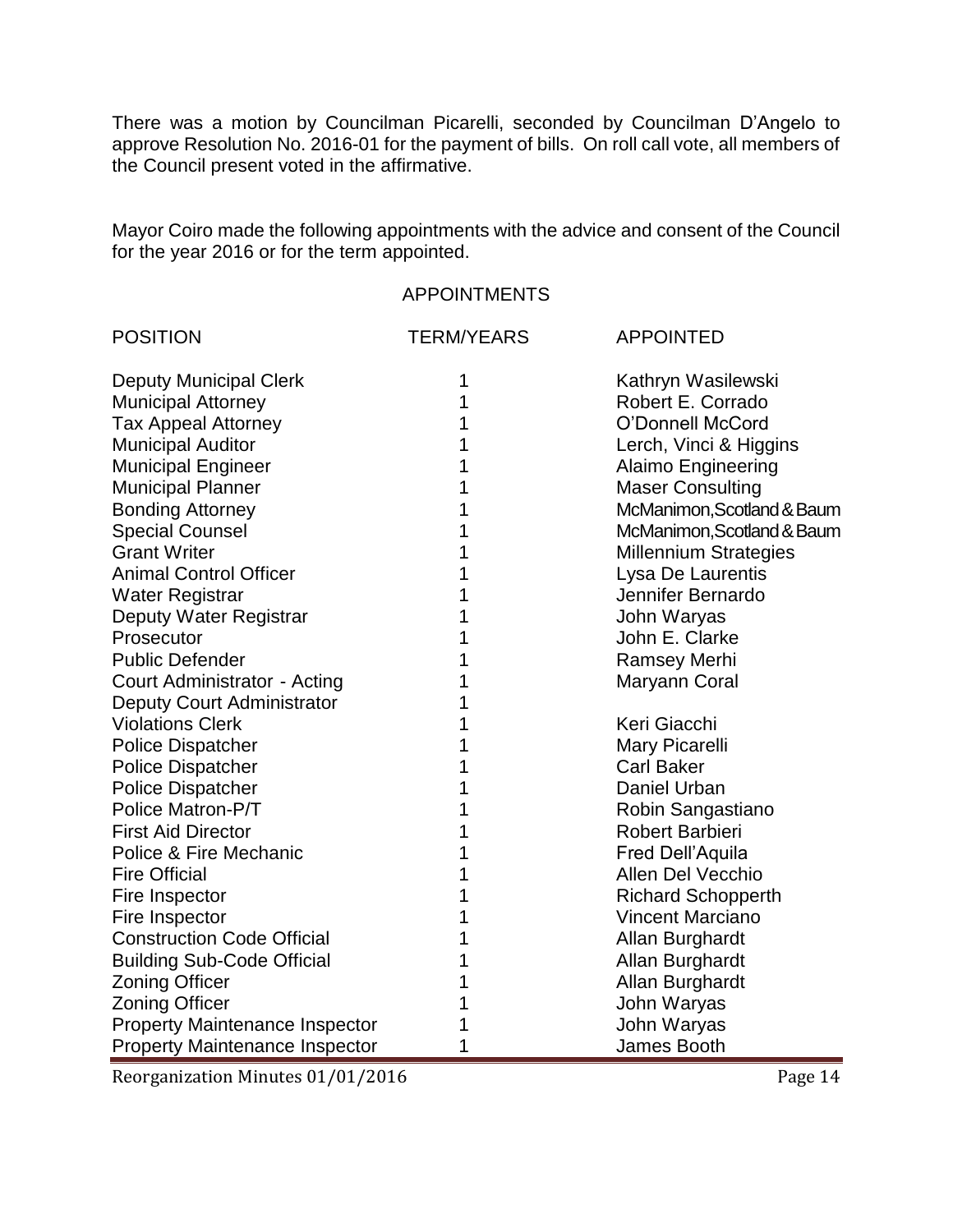| Zoning Inspector                    | 1              | James Booth               |
|-------------------------------------|----------------|---------------------------|
| Deputy Zoning Officer               | 1              | <b>Harold Eifler</b>      |
| <b>Plumbing Sub-Code Official</b>   | 1              | Michael Baker             |
| <b>Electrical Sub-Code Official</b> | 1              | <b>Vincent Marciano</b>   |
| <b>Fire Sub-Code Official</b>       | 1              | <b>Richard Schopperth</b> |
| <b>Projects Manager</b>             | 1              | John Waryas               |
| <b>Housing Officer</b>              | 1              | Allan Burghardt           |
| <b>Housing Officer</b>              | 1              | <b>Harold Eifler</b>      |
| <b>Housing Officer</b>              | 1              | Allen Del Vecchio         |
| <b>Housing Officer</b>              | 1              | James Booth               |
| <b>Board of Assessments</b>         | 1              | <b>Brian Sullivan</b>     |
| <b>Board of Assessments</b>         | 1              | Brendan Mulligan          |
| <b>Board of Assessments</b>         | 1              | Robert Kabana             |
| <b>Ethics Board</b>                 | 5              |                           |
| <b>Board of Adjustment</b>          | 4              | Joseph Patten             |
| <b>Board of Adjustment</b>          | 4              | Salvatore Mancini         |
| Board of Adjustment (Alt. 2)        | $\overline{2}$ | <b>Robert Korsakoff</b>   |
| <b>Board of Health</b>              | $\overline{4}$ | Thomas Daub               |
| <b>Library Board</b>                | 5              | Valerie D'Ambrosio        |
| Library (Mayor's Alternate)         | 1              | Debra Andriani            |
| <b>School Crossing Guard</b>        | 1              | Lori Ann Badan            |
| <b>School Crossing Guard</b>        | 1              | George Bruno              |
| <b>School Crossing Guard</b>        | 1              | Michelle DiGangi          |
| <b>School Crossing Guard</b>        | 1              | Karen Giannasio           |
| <b>School Crossing Guard</b>        | 1              | <b>Susan Grotz</b>        |
| <b>School Crossing Guard</b>        | 1              | Christina Gurnari         |
| <b>School Crossing Guard</b>        | 1              | <b>Sharon Maley</b>       |
| <b>School Crossing Guard</b>        | 1              | Danielle Matthaei         |
| <b>School Crossing Guard</b>        | 1              | Diana Ricciardelli        |
| <b>School Crossing Guard</b>        | 1              | Robin Romei               |
| <b>School Crossing Guard</b>        | 1              | Carlo Santaniello         |
| <b>School Crossing Guard</b>        | 1              | Mary Ann Santaniello      |
| <b>School Crossing Guard</b>        |                | Linda Savage              |
| <b>School Crossing Guard</b>        | 1              | Toni Ann Shpiruk          |
| <b>School Crossing Guard</b>        |                | <b>Denise Tillie</b>      |
| <b>School Crossing Guard</b>        | 1              | <b>Frances Vogt</b>       |
| Physician & Surgeon                 | 1              | <b>Joseph Vitale</b>      |
| Physician & Surgeon                 | 1              | <b>Francis Ferrante</b>   |
| Physician & Surgeon                 | 1              | John Ambrose              |
| Physician & Surgeon                 | 1              | Marzena Odorczuk          |
| Physician & Surgeon                 | 1              | <b>Scott Coleman</b>      |
| Physician & Surgeon                 | 1              | Francesco Lima            |
| Chaplain                            | 1              | Fr. Patrick Ryan          |
| Chaplain                            | 1              | Rev. Chuck Coblentz       |

Reorganization Minutes 01/01/2016 Page 15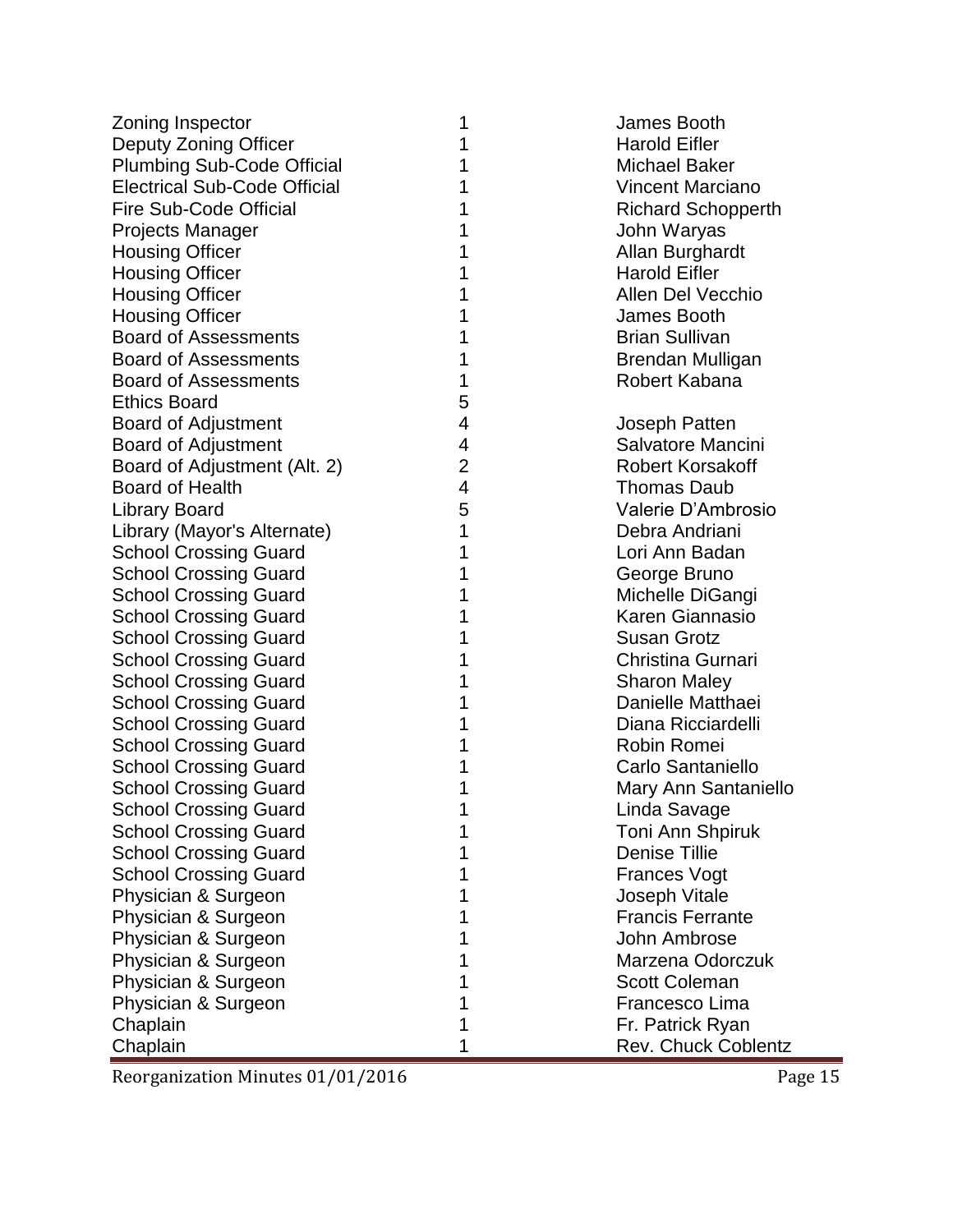For each of the aforementioned appointments, there was a motion by Councilman Puglise, seconded by Councilman D'Angelo to confirm the appointments. On roll call vote, all members of the Council present voted in the affirmative. For Police Dispatcher (Mary Picarelli), Councilman Picarelli abstained from the voting on this appointment. For Library Board (Mayor's Alternate), Councilwoman Andriani abstained from the voting on this appointment.

There was a motion by Councilman Puglise, seconded by Councilman D'Angelo to adopt the following professional resolution for the Borough Attorney. On roll call vote, all members of the Council present voted in the affirmative.

# RESOLUTION NO. 18-2016

#### RESOLUTION AUTHORIZING CONTRACT FOR PROFESSIONAL LEGAL SERVICES FOR 2016

WHEREAS, the Borough of Totowa requires the services of an attorney to serve as the Municipal Attorney for the Borough of Totowa and represent the interests of the Borough of Totowa; and

WHEREAS, the professional services to be provided by the Municipal Attorney include but are not limited to attending all meetings of the Mayor and Council and Committee meetings as required; preparing Resolutions, Ordinances and contracts; reviewing documents as requested; and performing all general legal services as needed; and

WHEREAS, the Mayor and Council of the Borough of Totowa did advertise for receipt of sealed proposals for the professional legal services in accordance with its specifications entitled "Request for Proposals for the Position of Municipal Attorney for the Borough of Totowa"; and

WHEREAS, the Borough of Totowa did receive proposals at its Municipal Building on December 23, 2015; and

WHEREAS, the Finance and Administration Committee did examine all proposals for professional legal services; and

WHEREAS, Robert E. Corrado, Esq., Corrado & Corrado, Esqs., 142 Totowa Road, Suite 2, Totowa, New Jersey 07512, has submitted a proposal to provide the professional legal services, a copy of which is on file in the office of the Borough of Totowa Municipal Clerk; and

WHEREAS, Robert E. Corrado, Esq., possesses the necessary experience and expertise to provide the professional legal services; and

Reorganization Minutes 01/01/2016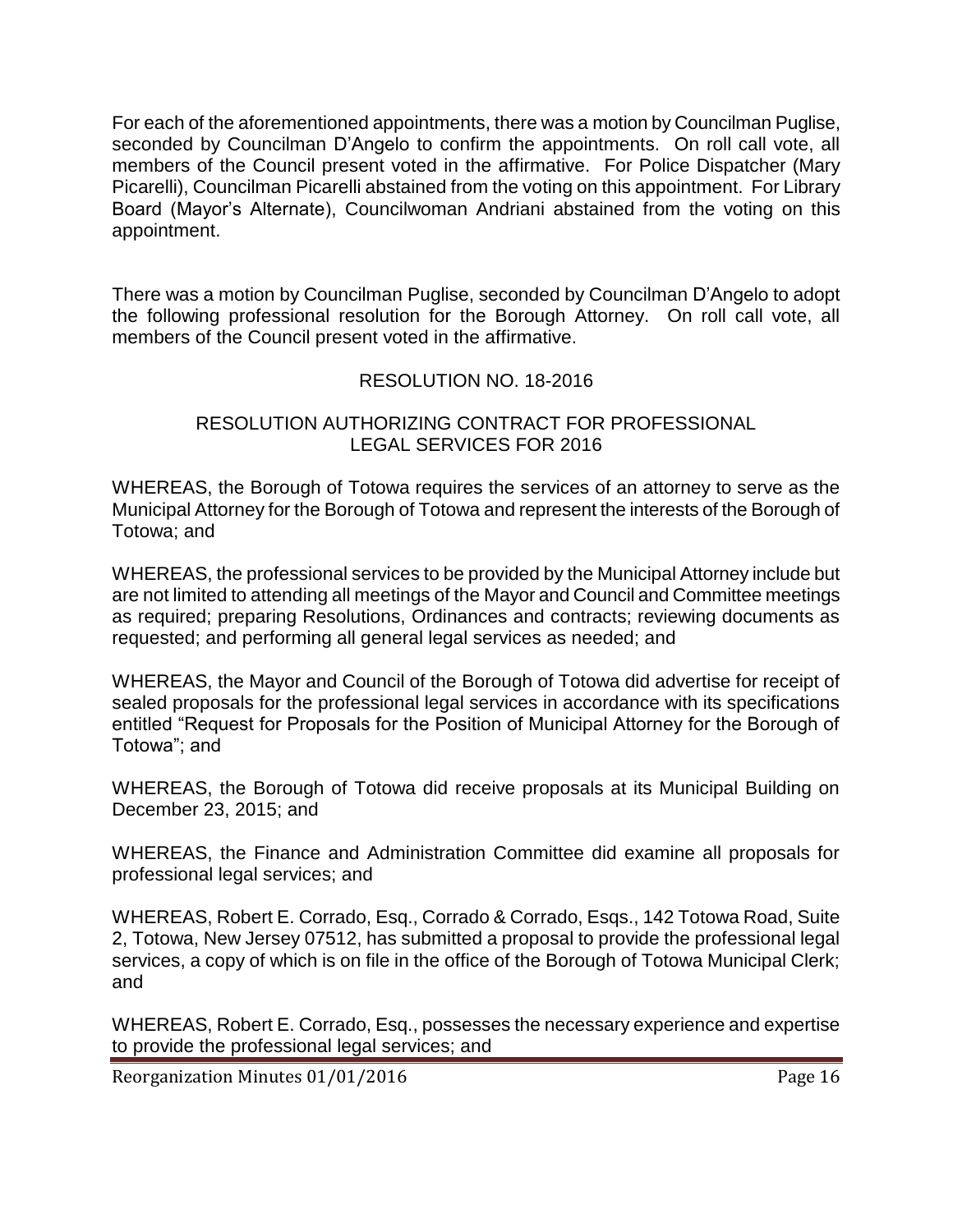WHEREAS, for providing the required services, the Borough of Totowa will compensate Robert E. Corrado, Esq. in accordance with the Fee Schedule set forth in his proposal; and

WHEREAS, the term of this contract shall be for a period of one year commencing on January 1, 2016 and terminating on December 31, 2016; and

WHEREAS, the professional legal services shall be awarded as a fair and open contract pursuant to the provisions of N.J.S.A. 19:44A-20.4 et seq.

NOW, THEREFORE, BE IT RESOLVED, that the Mayor and Council of the Borough of Totowa do hereby authorize the Borough of Totowa to enter into a contract with Robert E. Corrado, Esq., Corrado & Corrado, Esqs., to serve as the Borough of Totowa Municipal Attorney and provide professional legal services.

BE IT FURTHER RESOLVED, that the Municipal Council of the Borough of Totowa does hereby authorize the Mayor and Municipal Clerk to execute any and all necessary instruments relating thereto.

There was a motion by Councilman Puglise, seconded by Councilman D'Angelo to adopt the following professional resolution for the Tax Appeal Attorney. On roll call vote, all members of the Council present voted in the affirmative.

# RESOLUTION NO. 19-2016

# RESOLUTION AUTHORIZING CONTRACT FOR PROFESSIONAL LEGAL SERVICES FOR 2016 TAX APPEALS

WHEREAS, the Borough of Totowa requires the services of an attorney to serve as Special Tax Counsel for the Borough of Totowa; and

WHEREAS, the professional services to be provided by the Tax Attorney include but are not limited to defending against all tax appeals filed against the Borough of Totowa; and

WHEREAS, the Mayor and Council of the Borough of Totowa did advertise for receipt of sealed proposals for the professional legal services in accordance with its specifications entitled "Request for Proposals for the Position of Tax Attorney for the Borough of Totowa"; and

WHEREAS, the Borough of Totowa did receive proposals at its Municipal Building on December 23, 2015; and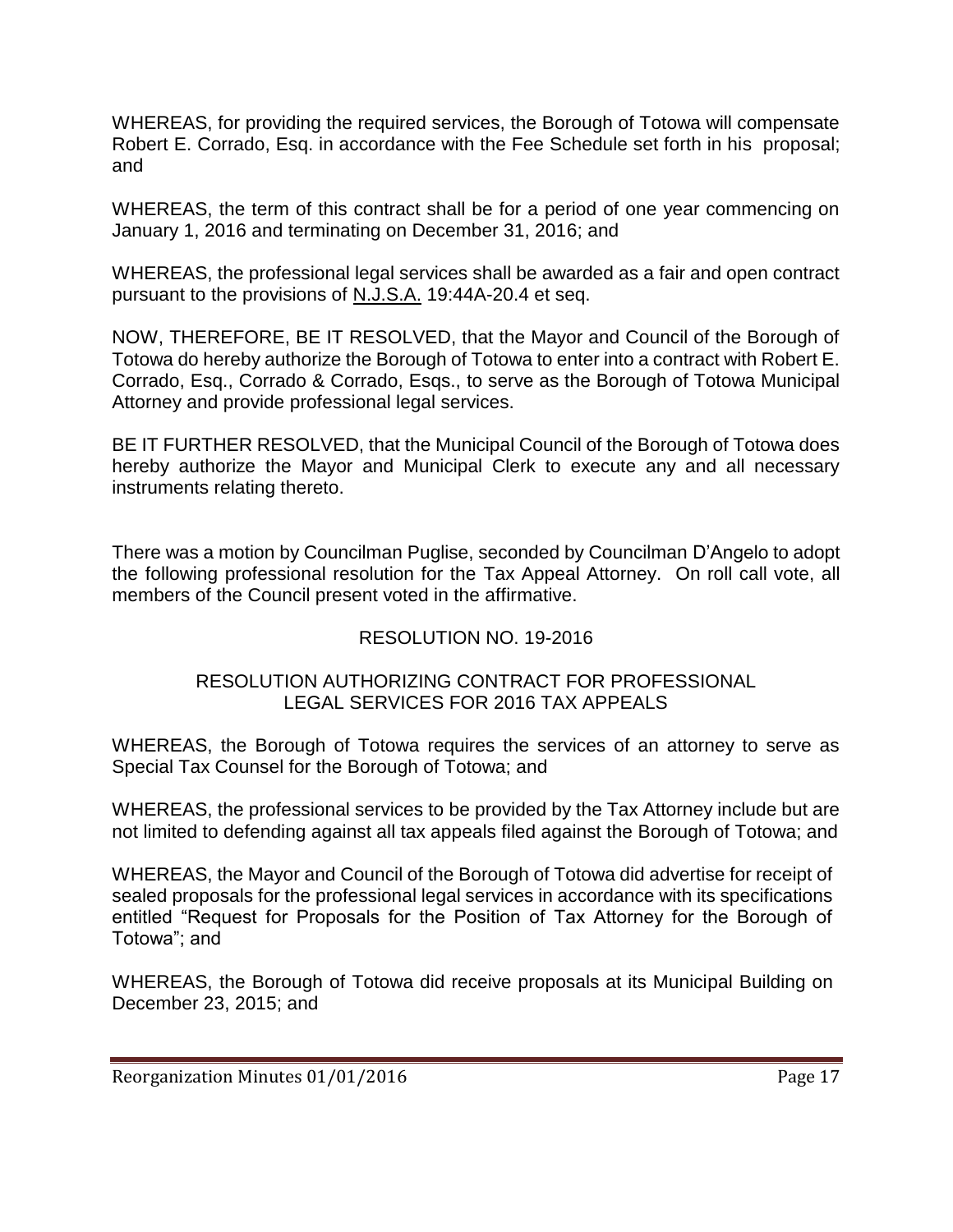WHEREAS, the Finance and Administration Committee did examine all proposals for professional legal services; and

WHEREAS, Matthew J. O'Donnell, Esq., O'Donnell McCord, P.C., 15 Mount Kemble Avenue, Morristown, New Jersey 07960, has submitted a proposal to provide the professional legal services, a copy of which is on file in the office of the Borough of Totowa Municipal Clerk; and

WHEREAS, Matthew J. O'Donnell, Esq. possesses the necessary experience and expertise to provide the professional legal services; and

WHEREAS, for providing the required services, the Borough of Totowa will compensate Matthew J. O'Donnell, Esq. in accordance with the Fee Schedule set forth in his proposal; and

WHEREAS, the term of this contract shall be for a period of one year commencing on January 1, 2016 and terminating on December 31, 2016; and

WHEREAS, the professional legal services shall be awarded as a fair and open contract pursuant to the provisions of N.J.S.A. 19:44A-20.4 et seq.

NOW, THEREFORE, BE IT RESOLVED, that the Mayor and Council of the Borough of Totowa do hereby authorize the Borough of Totowa to enter into a contract with J. O'Donnell, Esq., O'Donnell McCord, P.C., to serve as the Borough of Totowa Tax Attorney and provide professional legal services.

BE IT FURTHER RESOLVED, that the Municipal Council of the Borough of Totowa does hereby authorize the Mayor and Municipal Clerk to execute any and all necessary instruments relating thereto.

There was a motion by Councilman Puglise, seconded by Councilman D'Angelo to adopt the following professional resolution for the Borough Auditor. On roll call vote, all members of the Council present voted in the affirmative.

# RESOLUTION NO. 20-2016

#### RESOLUTION AUTHORIZING CONTRACT FOR PROFESSIONAL AUDITING SERVICES FOR 2016

WHEREAS, the Mayor and Council of the Borough of Totowa desire to retain the services of a professional accounting firm to serve as the Municipal Auditor for the Borough of Totowa; and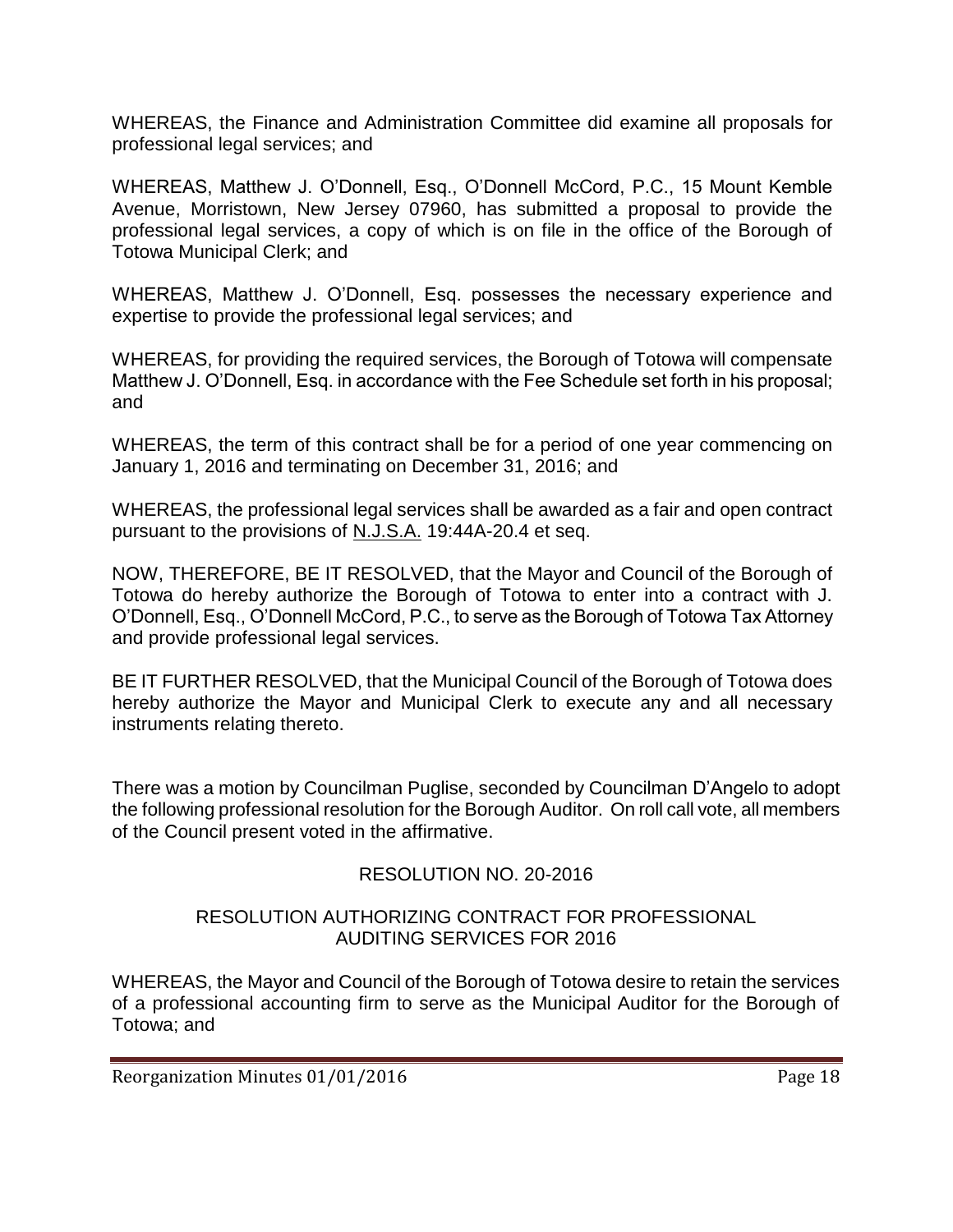WHEREAS, the professional services to be provided by the Municipal Auditor include but are not limited to auditing the financial statements for the Borough of Totowa; preparing the unaudited annual financial statement; review and certification of the annual budget; and preparing the annual debt statement and performing all general auditing services as needed; and

WHEREAS, the Mayor and Council of the Borough of Totowa did advertise for receipt of sealed proposals for the professional auditing services in accordance with its specifications entitled "Request for Proposals for the Position of Municipal Auditor for the Borough of Totowa"; and

WHEREAS, the Borough of Totowa did receive proposals at its Municipal Building on December 23, 2015; and

WHEREAS, the Finance and Administration Committee did examine all proposals for professional auditing services; and

WHEREAS, Lerch, Vinci & Higgins, LLP, a New Jersey Limited Liability Partnership having its principal place of business at 17-17 Route 208, Fair Lawn, New Jersey 07410, has submitted a proposal to provide the required auditing services, a copy of which is on file in the office of the Borough of Totowa Municipal Clerk; and

WHEREAS, the firm of Lerch, Vinci & Higgins, LLP possesses the necessary experience and expertise to perform the professional auditing services; and

WHEREAS, for providing the required services, the Borough of Totowa will compensate Lerch, Vinci & Higgins, LLP in accordance with their proposal; and

WHEREAS, the term of this contract shall be for a period of one year commencing on January 1, 2016 and terminating on December 31, 2016; and

WHEREAS, the professional auditing services shall be awarded as a fair and open contract pursuant to the provisions of N.J.S.A. 19:44A-20.4 et seq.

NOW, THEREFORE, BE IT RESOLVED, that the Mayor and Council of the Borough of Totowa do hereby authorize the Borough of Totowa to enter into a contract with Lerch, Vinci & Higgins, LLP to serve as the Borough of Totowa Municipal Auditor and provide professional auditing services.

NOW, BE IT FURTHER RESOLVED, that the Municipal Council of the Borough of Totowa does hereby authorize the Mayor and Municipal Clerk to execute any and all necessary instruments relating thereto.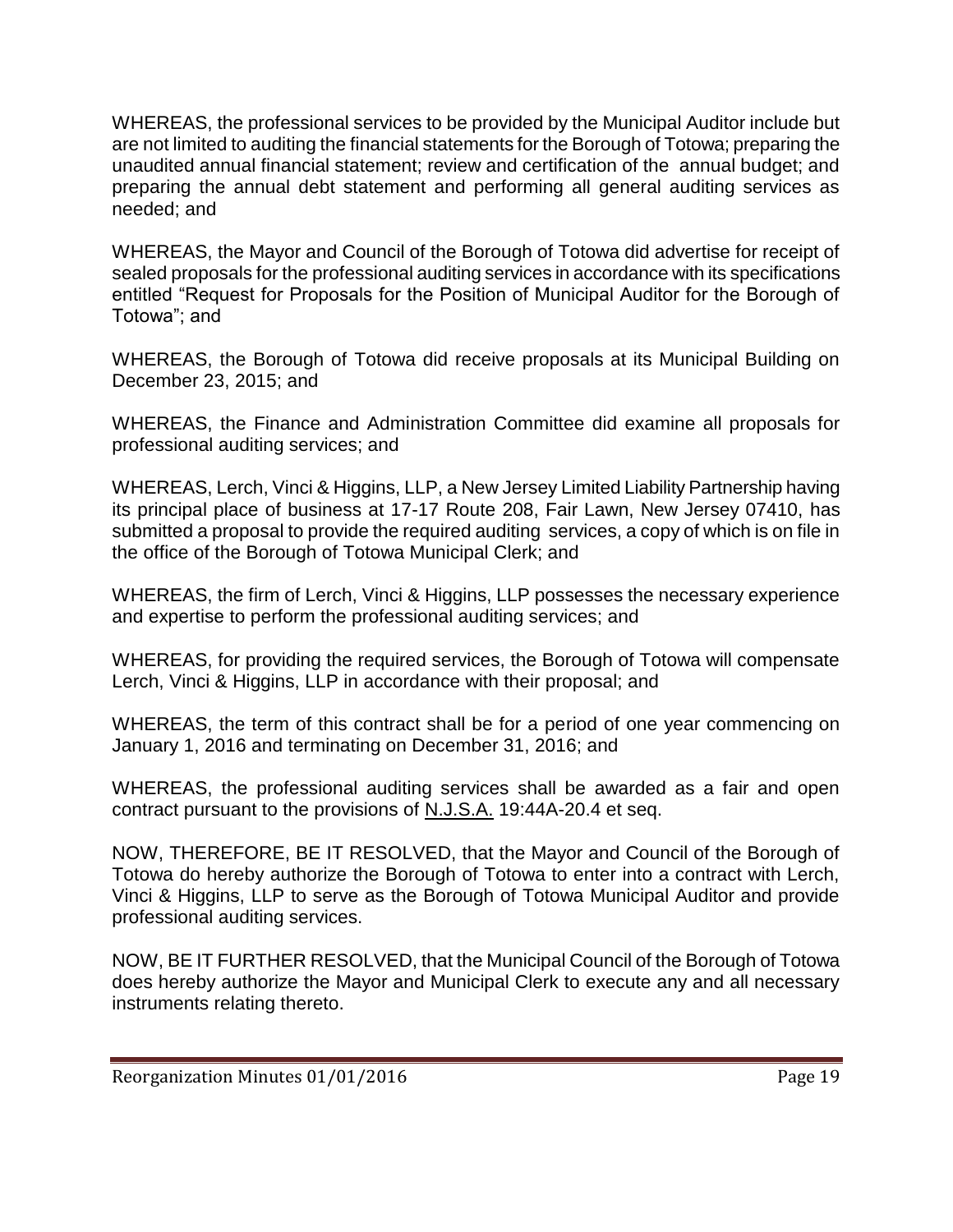There was a motion by Councilman Puglise, seconded by Councilman D'Angelo to adopt the following professional resolution for the Borough Engineer. On roll call vote, all members of the Council present voted in the affirmative.

# RESOLUTION NO. 21-2016

#### RESOLUTION AUTHORIZING CONTRACT FOR PROFESSIONAL ENGINEERING SERVICES FOR 2016

WHEREAS, the Mayor and Council of the Borough of Totowa desire to retain the services of a professional engineering firm to serve as the Municipal Engineer for the Borough of Totowa; and

WHEREAS, the professional services to be provided by the Municipal Engineer include but are not limited to attending meetings of the Mayor and Council, Planning Board and Zoning Board of Adjustment as required; preparing plans, designs and specifications for all public works and improvement projects; reviewing all subdivision, site plan and variance applications; and performing all general engineering services as needed; and

WHEREAS, the Mayor and Council of the Borough of Totowa did advertise for receipt of sealed proposals for the professional engineering services in accordance with its specifications entitled "Request for Proposals for the Position of Municipal Engineer for the Borough of Totowa"; and

WHEREAS, the Borough of Totowa did receive proposals at its Municipal Building on December 23, 2015; and

WHEREAS, the Engineering and Public Property Committee did examine all proposals for professional engineering services; and

WHEREAS, Alaimo Group Consulting Engineers, a New Jersey Corporation having its principal place of business at 200 High Street, Mt. Holly, New Jersey 08060, has submitted a proposal and Fee Schedule to provide the required engineering services, a copy of which is on file in the office of the Borough of Totowa Municipal Clerk; and

WHEREAS, the firm of Alaimo Group Consulting Engineers possesses the necessary experience and expertise to perform the professional engineering services; and

WHEREAS, for providing the required services, the Borough of Totowa will compensate Alaimo Group Consulting Engineers in accordance with the Fee Schedule set forth in their proposal; and

WHEREAS, the term of this contract shall be for a period of one year commencing on January 1, 2016 and terminating on December 31, 2016; and

Reorganization Minutes 01/01/2016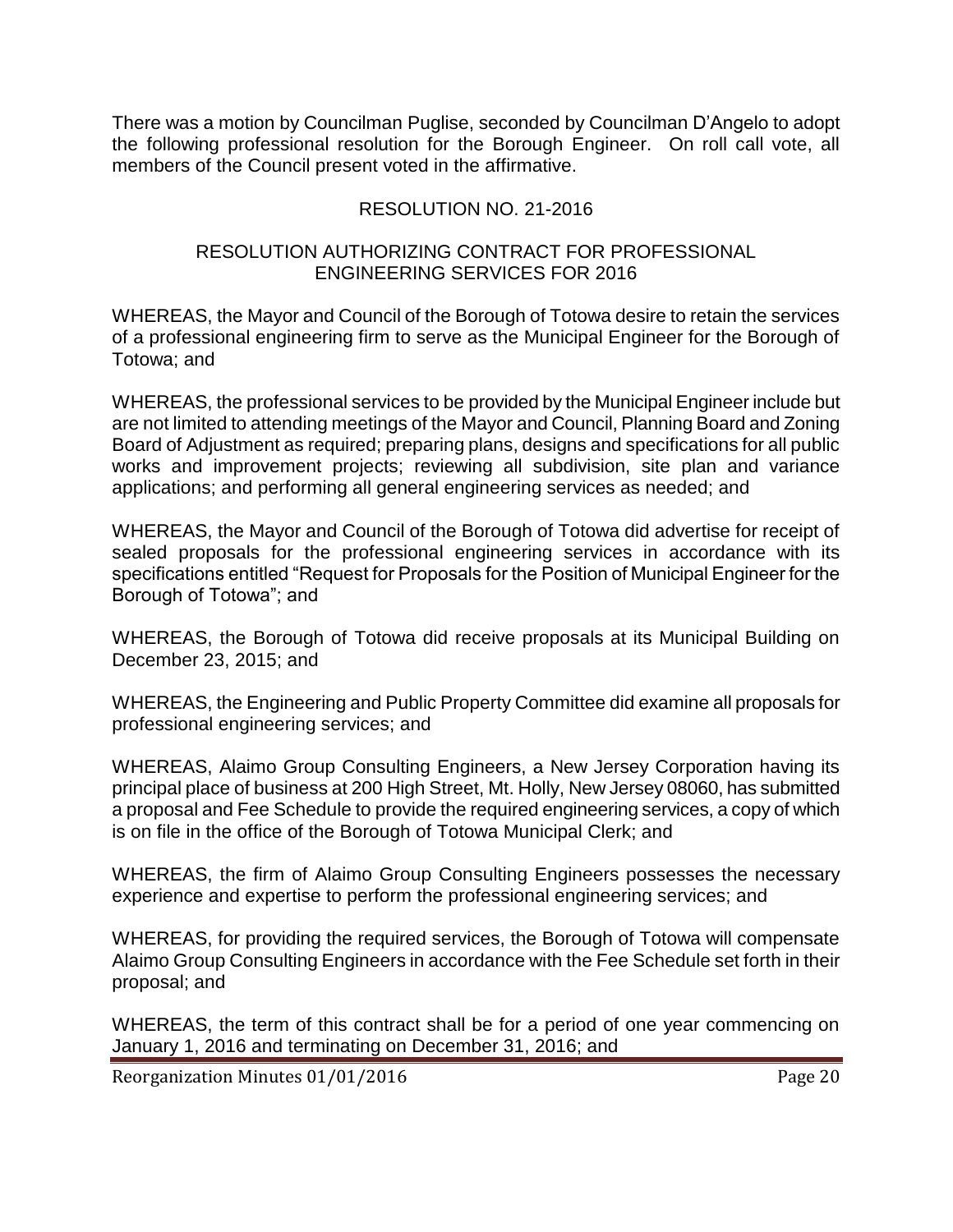WHEREAS, the professional engineering services shall be awarded as a fair and open contract pursuant to the provisions of N.J.S.A. 19:44A-20.4 et seq.

NOW, THEREFORE, BE IT RESOLVED, that the Mayor and Council of the Borough of Totowa do hereby authorize the Borough of Totowa to enter into a contract with Alaimo Group Consulting Engineers to serve as the Borough of Totowa Municipal Engineer and provide professional engineering services.

BE IT FURTHER RESOLVED, that the Municipal Council of the Borough of Totowa does hereby authorize the Mayor and Municipal Clerk to execute any and all necessary instruments relating thereto.

There was a motion by Councilman Puglise, seconded by Councilman D'Angelo to adopt the following professional resolution for the Borough Planner. On roll call vote, all members of the Council present voted in the affirmative.

#### RESOLUTION NO. 22-2016

#### RESOLUTION AUTHORIZING CONTRACT FOR PROFESSIONAL PLANNING SERVICES FOR 2016

WHEREAS, the Borough of Totowa requires the services of a professional planner to provide general consulting services on an as-needed basis to assist the Borough of Totowa, Planning Board and Board of Adjustment; and

WHEREAS, the Mayor and Council of the Borough of Totowa did advertise for receipt of sealed proposals for the professional planning services in accordance with its specifications entitled "Request for Proposals for the Position of Municipal Planner for the Borough of Totowa"; and

WHEREAS, the Borough of Totowa did receive proposals at its Municipal Building on December 23, 2015; and

WHEREAS, the Liaison and Inspection Committee did examine all proposals for professional planning services; and

WHEREAS, Maser Consulting P.A., having its principal place of business at 53 Frontage Road, Suite 120, Clinton, New Jersey 08809, has submitted a proposal to provide the required planning services, a copy of which is on file in the office of the Borough of Totowa Municipal Clerk; and

WHEREAS, the firm of Maser Consulting P.A. possesses the necessary experience and expertise to perform the professional planning services; and

Reorganization Minutes 01/01/2016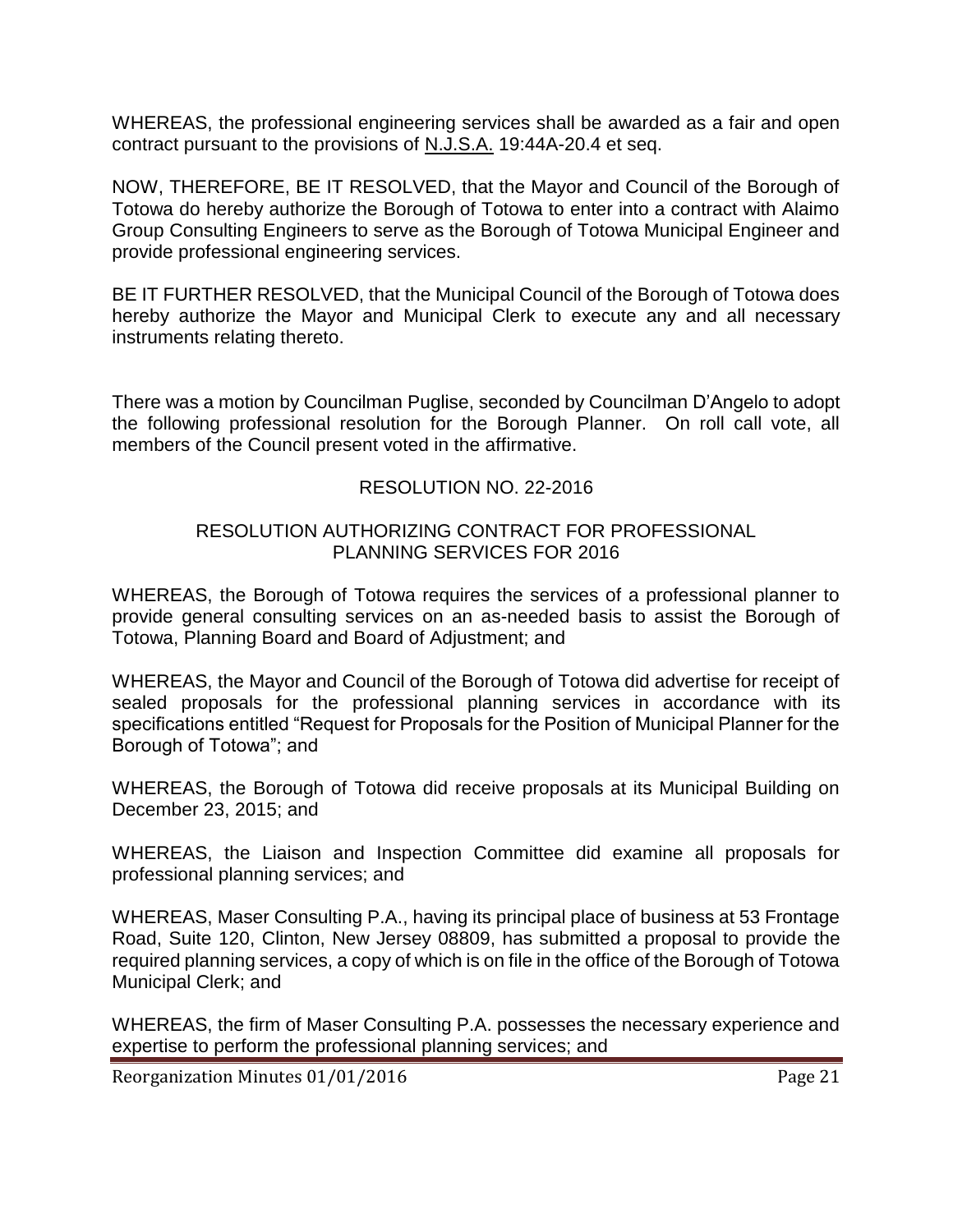WHEREAS, for providing the required services, the Borough of Totowa will compensate, Maser Consulting P.A. in accordance with their proposal; and

WHEREAS, the term of this contract shall be for a period of one year commencing on January 1, 2016 and terminating on December 31, 2016; and

WHEREAS, the professional planning services shall be awarded as a fair and open contract pursuant to the provisions of N.J.S.A. 19:44A-20.4 et seq

NOW, THEREFORE, BE IT RESOLVED, that the Mayor and Council of the Borough of Totowa do hereby authorize the Borough of Totowa to enter into a contract with Maser Consulting P.A to serve as the Borough of Totowa Municipal Planner and provide professional planning services.

BE IT FURTHER RESOLVED, that the Municipal Council of the Borough of Totowa does hereby authorize the Mayor and Municipal Clerk to execute any and all necessary instruments relating thereto.

There was a motion by Councilman Puglise, seconded by Councilman D'Angelo to adopt the following professional resolution for the Borough Bonding Attorney. On roll call vote, all members of the Council present voted in the affirmative.

# RESOLUTION NO. 23-2016

#### RESOLUTION AUTHORIZING CONTRACT FOR PROFESSIONAL LEGAL BONDING SERVICES FOR 2016

WHEREAS, the Mayor and Council of the Borough of Totowa desire to retain the services of a law firm to provide specialized legal services in connection with the authorization and issuance of bonds and bond anticipation notes in the Borough of Totowa; and

WHEREAS, the professional services to be provided by Municipal Bond Counsel include but are not limited to the review of such procedures and the rendering of approving legal opinions acceptable to the financial community; and

WHEREAS, the Mayor and Council of the Borough of Totowa did advertise for receipt of sealed proposals for the professional planning services in accordance with its specifications entitled "Request for Proposals for the Position of Bond Counsel for the Borough of Totowa"; and

WHEREAS, the Borough of Totowa did receive proposals at its Municipal Building on December 23, 2015; and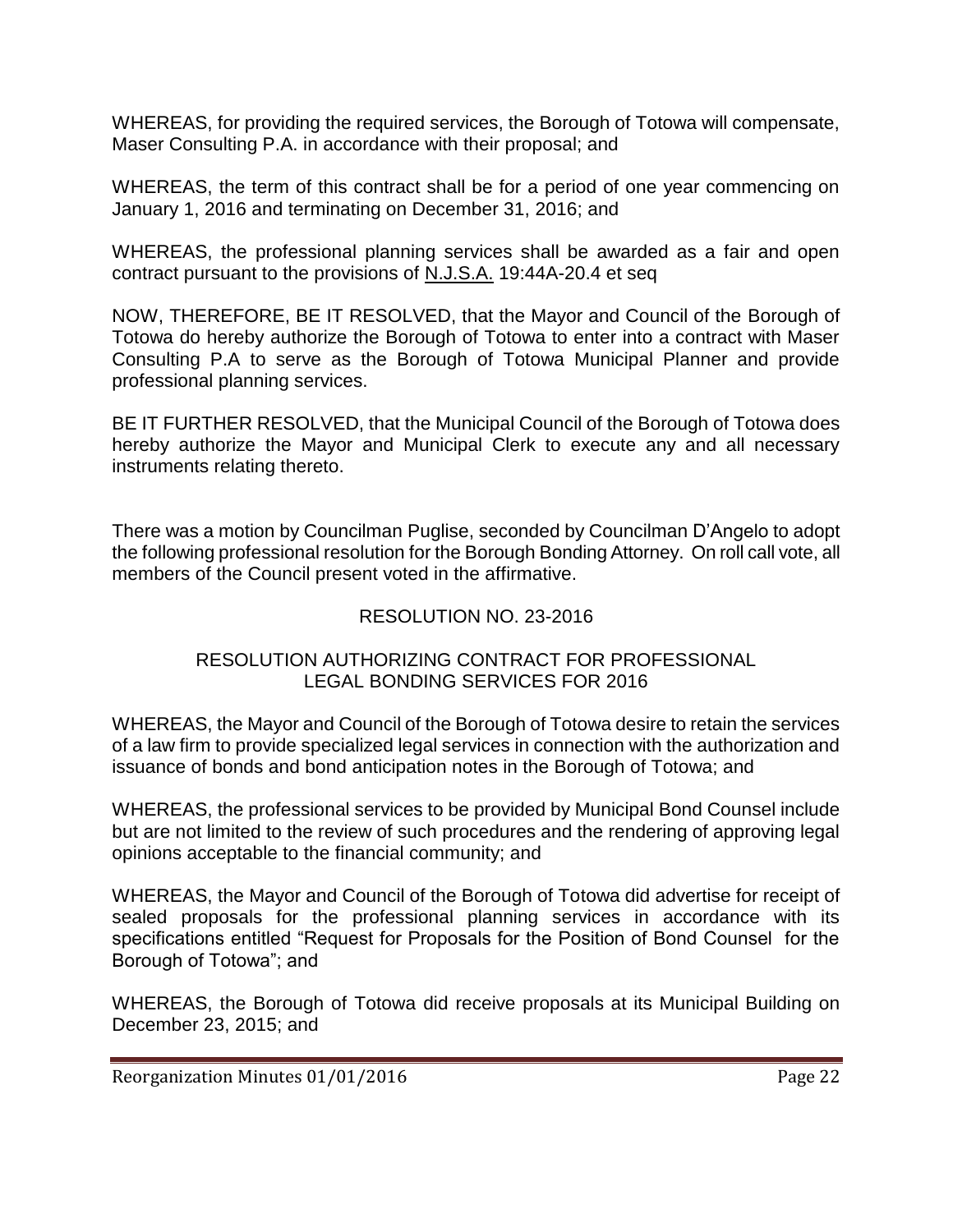WHEREAS, the Finance and Administration Committee did examine all proposals for professional bond counsel services; and

WHEREAS, the law firm of McManimon, Scotland & Bauman, LLC, with offices located at 75 Livingston Avenue, Second Floor, Roseland, New Jersey 07068 has submitted a proposal to provide the required legal services, a copy of which is on file in the office of the Borough of Totowa Municipal Clerk; and

WHEREAS, McManimon, Scotland & Bauman, LLC is a bond counsel firm that is recognized by the financial community and possesses the necessary experience and expertise to perform the professional legal services; an

WHEREAS, for providing the required services, the Borough of Totowa will compensate McManimon, Scotland & Bauman, LLC in accordance with the fee schedule set forth in their proposal; and

WHEREAS, the term of this contract shall be for a period of one year commencing on January 1, 2016 and terminating on December 31, 2016; and

WHEREAS, the professional legal bond services shall be awarded as a fair and open contract pursuant to the provisions of N.J.S.A. 19:44A-20.4 et seq.

NOW, THEREFORE, BE IT RESOLVED, that the Mayor and Council of the Borough of Totowa do hereby authorize the Borough of Totowa to enter into a contract with McManimon, Scotland & Bauman, LLC to serve as the Borough of Totowa Municipal Bond Counsel and to provide professional legal bonding services.

BE IT FURTHER RESOLVED, that the Municipal Council of the Borough of Totowa does hereby authorize the Mayor and Municipal Clerk to execute any and all necessary instruments relating thereto.

There was a motion by Councilman Puglise, seconded by Councilman D'Angelo to adopt the following professional resolution for the Special Counsel. On roll call vote, all members of the Council present voted in the affirmative.

# RESOLUTION NO. 24-2016

#### RESOLUTION AUTHORIZING PROFESSIONAL SERVICE CONTRACT FOR SPECIAL COUNSEL LEGAL SERVICES FOR 2016

WHEREAS, the Borough of Totowa requires the services of an attorney to serve as Special Counsel for the Borough of Totowa and represent the interests of the Borough of Totowa; and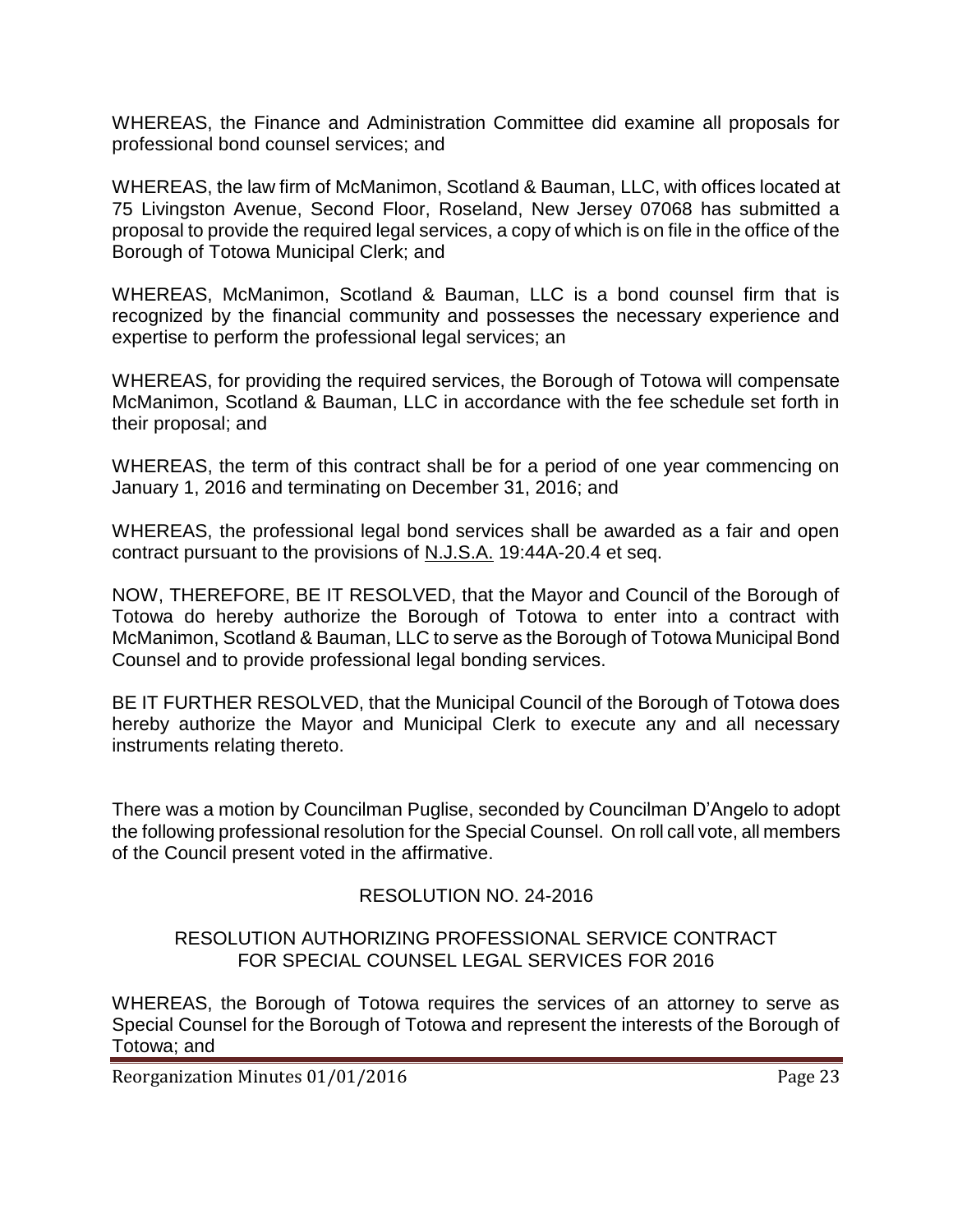WHEREAS, Special Counsel shall be an attorney at law of the State of New Jersey and shall provide legal advice, research and assistance on any development, redevelopment and/or special projects as needed; and

WHEREAS, the professional services to be provided by Special Counsel Attorney include but are not limited to attending meetings of the Mayor and Council and Committee meetings as required; drafting deeds, agreements, contracts and easements; reviewing documents as requested; representing the Borough of Totowa in negotiations with the State of New Jersey, possible developers and all regulatory bodies; and advising the Borough of Totowa in any matter which the Borough may have a present or future interest; and

WHEREAS, the Mayor and Council of the Borough of Totowa did advertise for receipt of sealed proposals for the professional legal services in accordance with its specifications entitled "Request for Qualifications for the Solicitation of Professional Service Contracts for Special Counsel"; and

WHEREAS, the Borough of Totowa did receive proposals at its Municipal Building on December 23, 2015; and

WHEREAS, the Finance and Administration Committee did examine all proposals for professional bond counsel services; and

WHEREAS, the law firm of McManimon, Scotland & Bauman, LLC, with offices located at 75 Livingston Avenue, Second Floor, Roseland, New Jersey 07068 has submitted a proposal to provide the required legal services, a copy of which is on file in the office of the Borough of Totowa Municipal Clerk; and

WHEREAS, the firm of McManimon, Scotland & Baumann, LLC possesses the necessary experience and expertise to provide the professional legal services; and

WHEREAS, for providing the required services, the Borough of Totowa will compensate McManimon, Scotland & Baumann, LLC in accordance with the Fee Schedule set forth in their proposal; and

WHEREAS, the term of this contract shall be for a period of one year commencing on January 1, 2016 and terminating on December 31, 2016; and

WHEREAS, the professional legal services shall be awarded as a fair and open contract pursuant to the provisions of N.J.S.A. 19:44A-20.4 et seq.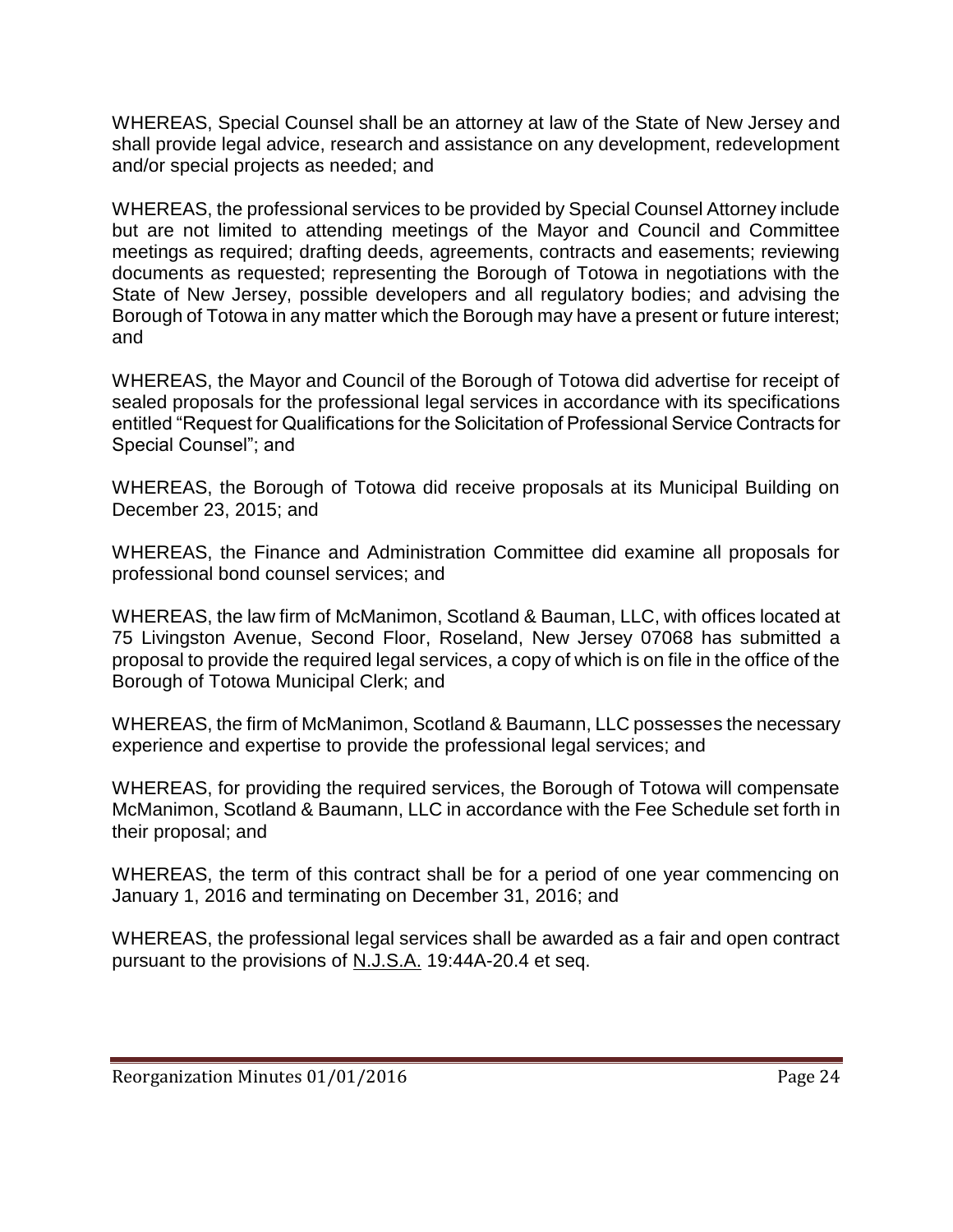NOW, THEREFORE, BE IT RESOLVED, that the Mayor and Council of the Borough of Totowa do hereby authorize the Borough of Totowa to enter into a contract with McManimon, Scotland & Baumann, LLC to serve as Special Counsel to the Borough of Totowa and provide professional legal services.

BE IT FURTHER RESOLVED, that the Municipal Council of the Borough of Totowa does hereby authorize the Mayor and Municipal Clerk to execute any and all necessary instruments relating thereto.

There was a motion by Councilman Puglise, seconded by Councilman D'Angelo to adopt the following professional resolution for the Grant Writer. On roll call vote, all members of the Council present voted in the affirmative.

# RESOLUTION NO. 25-2016

#### RESOLUTION AUTHORIZING CONTRACT FOR PROFESSIONAL GRANT WRITING SERVICES FOR 2016

WHEREAS, the Mayor and Council of the Borough of Totowa desire the services of a professional grant writing firm to assist the Borough of Totowa with securing federal and state appropriations, grant procurement and alternative funding methodologies; and

WHEREAS, the Mayor and Council of the Borough of Totowa did advertise for receipt of sealed proposals for the professional planning services in accordance with its specifications entitled "Request for Proposals for the Position of Municipal Grant Writer for the Borough of Totowa"; and

WHEREAS, the Borough of Totowa did receive proposals at its Municipal Building on December 23, 2015; and

WHEREAS, the Finance and Administration Committee did examine all proposals for professional grant writing services; and

WHEREAS, Millennium Strategies LLC, 60 Roseland Avenue, Caldwell, New Jersey 07006, has submitted a proposal to provide the grant writing and alternative financial consulting services, a copy of which is on file in the office of the Borough of Totowa Municipal Clerk; and

WHEREAS, the firm of Millennium Strategies LLC possesses the necessary experience and expertise to perform the professional grant writing services; and

WHEREAS, for providing the required services, the Borough of Totowa will compensate, Millennium Strategies LLC in accordance with their proposal; and

Reorganization Minutes 01/01/2016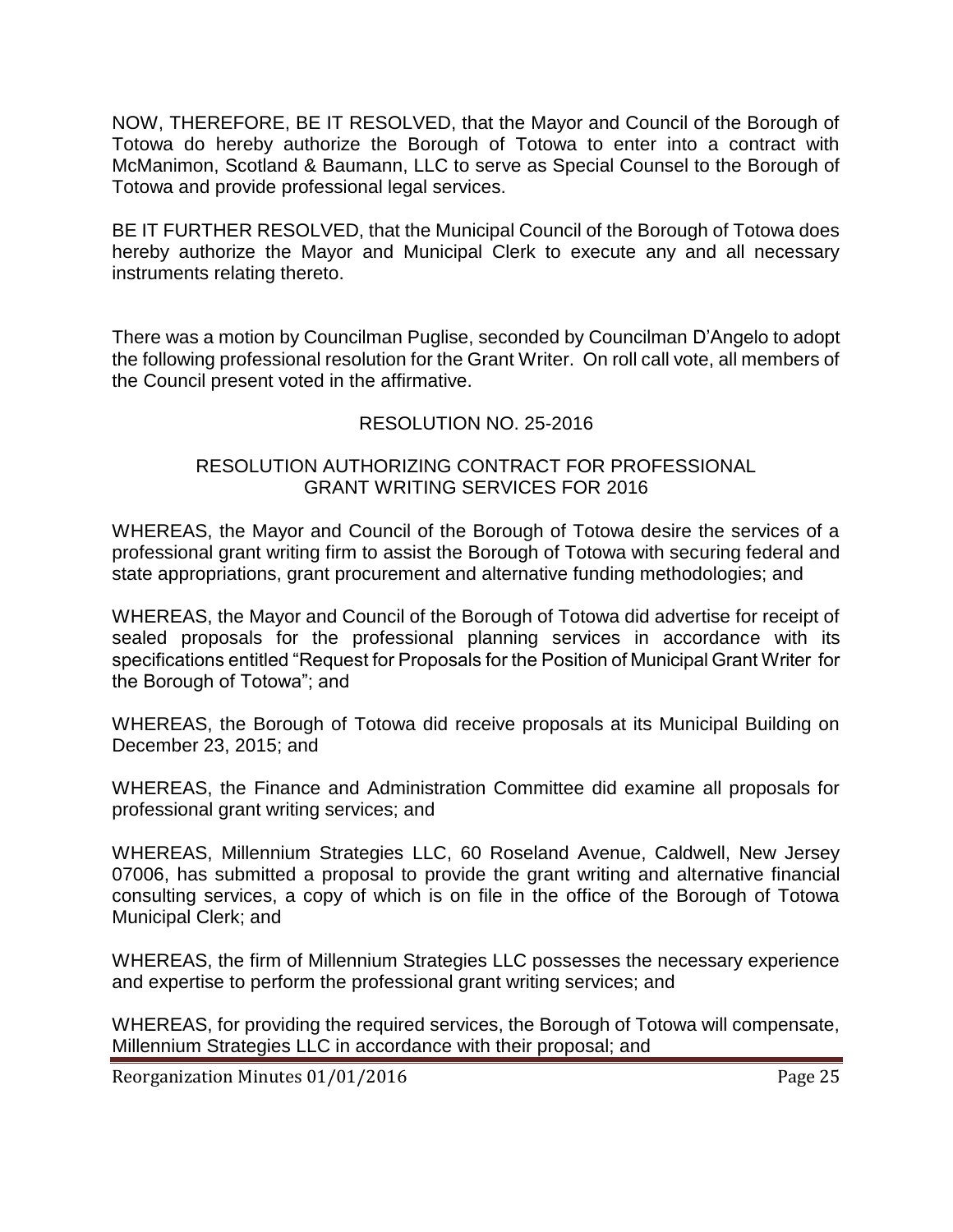WHEREAS, the term of this contract shall be for a period of one year commencing on January 1, 2016 and terminating on December 31, 2016; and

WHEREAS, the professional grant writing services shall be awarded as a fair and open contract pursuant to the provisions of N.J.S.A. 19:44A-20.4 et seq.

NOW, THEREFORE, BE IT RESOLVED, that the Mayor and Council of the Borough of Totowa do hereby authorize the Borough of Totowa to enter into a contract with Millennium Strategies LLC to serve as the Borough of Totowa Municipal Grant Writer and provide professional grant writing services.

BE IT FURTHER RESOLVED, that the Municipal Council of the Borough of Totowa does hereby authorize the Mayor and Municipal Clerk to execute any and all necessary instruments relating thereto.

There was a motion by Councilman Puglise, seconded by Councilman D'Angelo to adopt the following professional resolution for the Animal Control Officer. On roll call vote, all members of the Council present voted in the affirmative.

# RESOLUTION NO. 26-2016

### RESOLUTION AUTHORIZING CONTRACT FOR ANIMAL CONTROL SERVICES FOR 2016

WHEREAS, the Mayor and Council of the Borough of Totowa desire to retain the services of a qualified company to serve as Animal Control Officer for the Borough of Totowa by providing a variety of animal control services for the residents of the Borough of Totowa and for the public good; and

WHEREAS, the Mayor and Council of the Borough of Totowa did advertise for receipt of sealed proposals for the professional planning services in accordance with its specifications entitled "Request for Proposals for the Position of Animal Control Officer for the Borough of Totowa"; and

WHEREAS, the Borough of Totowa did receive proposals at its Municipal Building on December 23, 2015; and

WHEREAS, the Liaison and Inspection Committee did examine all proposals for professional Animal Control services; and

WHEREAS, All Humane Animal Control, 781 Ringwood Avenue, Wanaque, New Jersey 07465 has submitted a proposal to provide the animal control services for the Borough of Totowa; and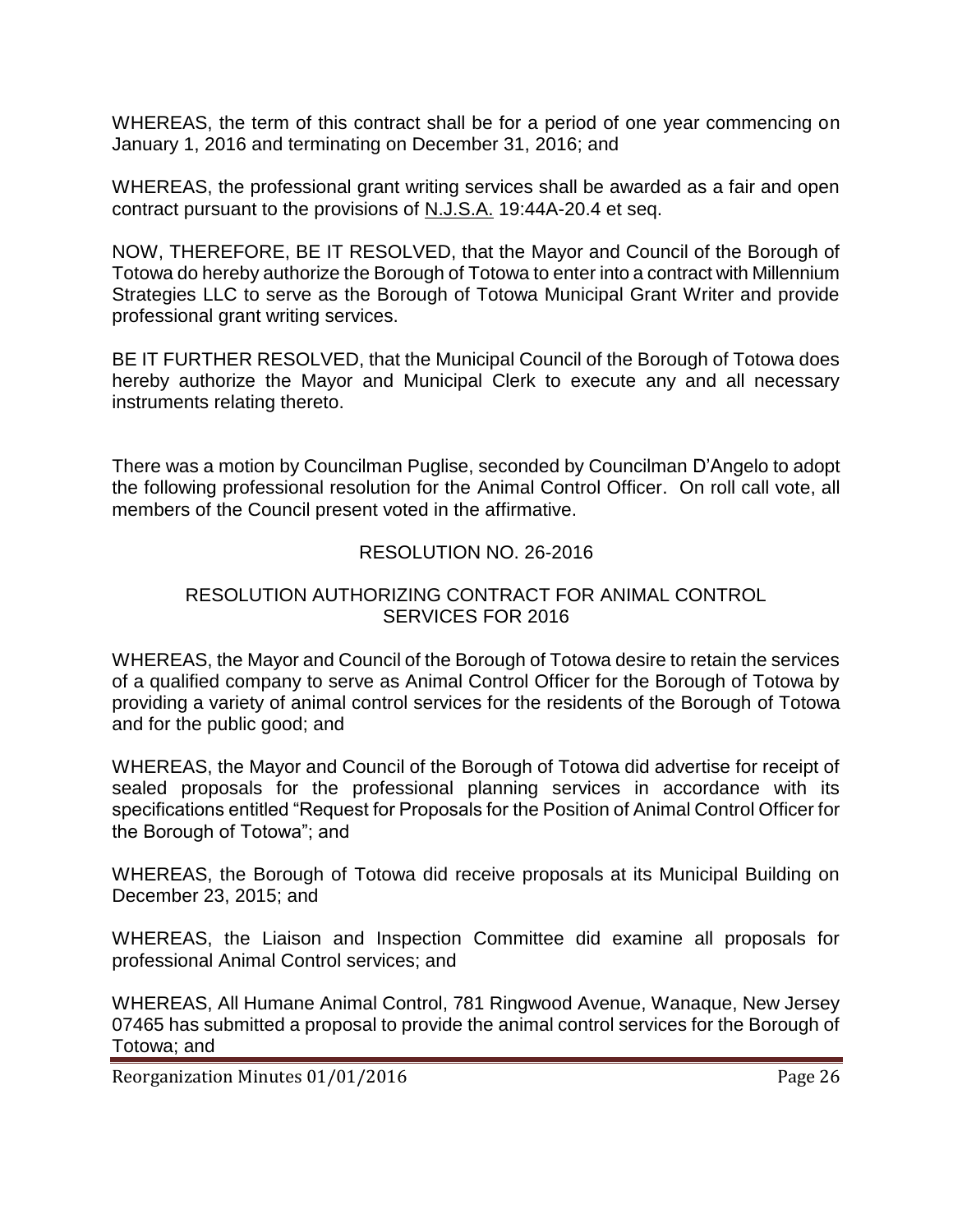WHEREAS, All Humane Animal Control and more specifically, Lysa DeLaurentis, possess the necessary experience and expertise to perform the services and to serve as Animal Control Officer for the Borough of Totowa; and

WHEREAS, for providing the required services, the Borough of Totowa will compensate All Humane Animal Control at the agreed upon rate of One Thousand Two Hundred Fifty and 00/100 Dollars (\$1,250.00) per month not to exceed Fifteen Thousand and 00/100 Dollars (\$15,000.00) per year; and

WHEREAS, the term of this contract shall be for a period of one (1) year effective January 1, 2016 until December 31, 2016; and

WHEREAS, the professional Animal Control services shall be awarded as a fair and open contract pursuant to the provisions of N.J.S.A. 19:44A-20.4 et seq.

NOW, THEREFORE, BE IT RESOLVED, that the Mayor and Council of the Borough of Totowa do hereby authorize the Borough of Totowa to enter into a contract with All Humane Animal Control to serve as the Borough of Totowa Animal Control Officer and to provide professional Animal Control services.

BE IT FURTHER RESOLVED, that the Municipal Council of the Borough of Totowa does hereby authorize the Mayor and Municipal Clerk to execute any and all necessary instruments relating thereto.

There was a motion by Councilman Puglise, seconded by Councilman D'Angelo to adopt the following Resolution Authorizing Contract With Cardinal Ambulance Corp. For Supplemental Medical Transportation Services For 2016. On roll call vote, all members of the Council present voted in the affirmative.

# RESOLUTION NO. 27-2016

#### RESOLUTION AUTHORIZING CONTRACT WITH CARDINAL AMBULANCE CORP. FOR SUPPLEMENTAL MEDICAL TRANSPORTATION SERVICES.

WHEREAS, the Mayor and Council of the Borough of Totowa have determined that there is on-going need to supplement the voluntary ambulance services presently being provided to its residents and the visitors of Totowa by the Borough of Totowa Volunteer First Aid Squad; and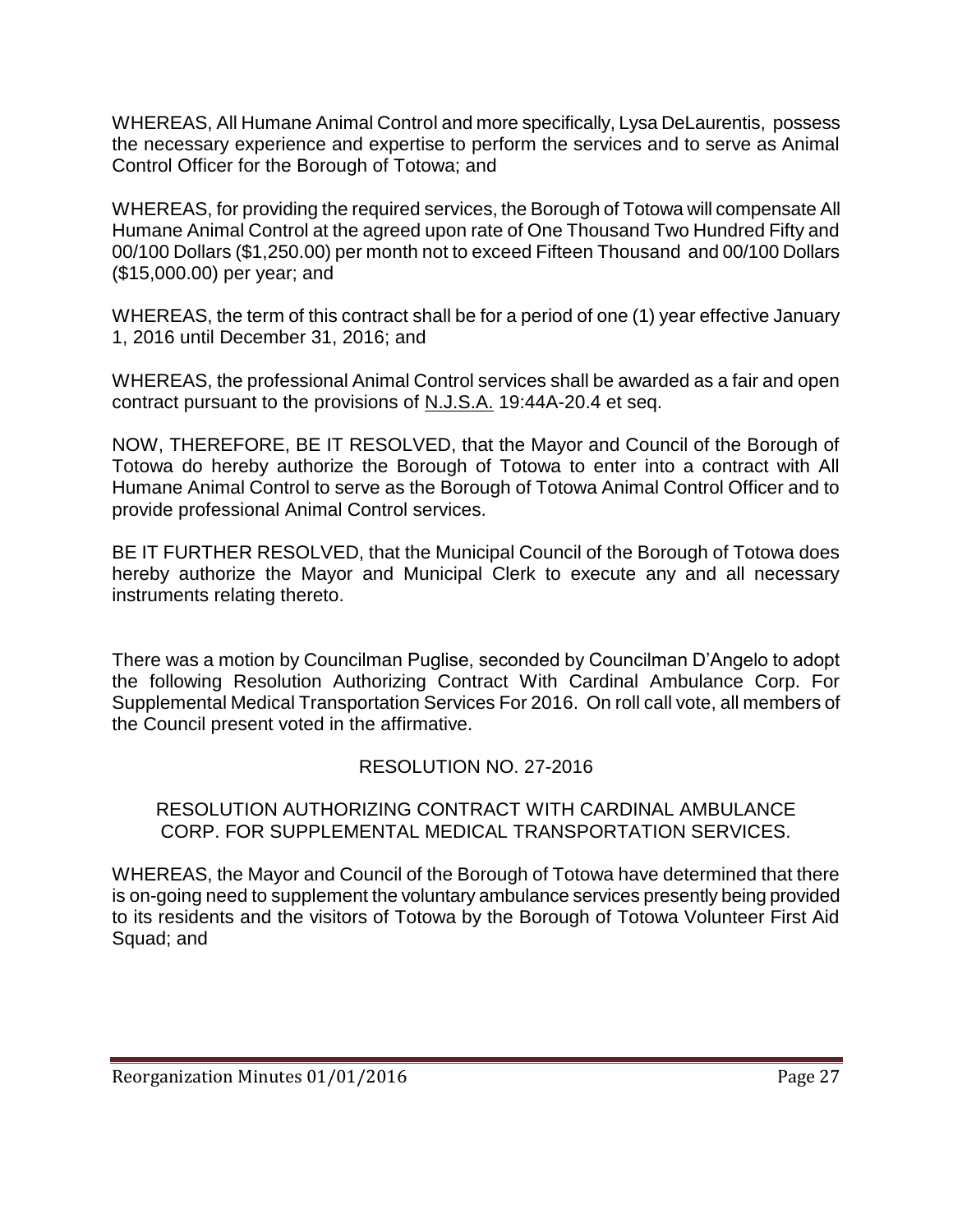WHEREAS, the Borough has determined that it would enter into a contract with Cardinal Ambulance Corp., 409 Minnisink Road, Suite 104, Totowa, New Jersey (hereinafter "CARDINAL") on a non-exclusive basis, wherein medical transportation services following a 911 call would be offered to the residents and to the visitors of Totowa who would be liable to Cardinal for the cost of same; and

WHEREAS, Cardinal is an emergency medical transportation company and is being contracted by the Borough of Totowa to provide 911 back-up services that are non-life threatening as needed by the residents of the Borough of Totowa on a non-exclusive basis, along with other private medical transportation companies; and

WHEREAS, the term of the contract will be effective for a period of one (1) year commencing on January 1, 2016 through December 31, 2016; and

WHEREAS, the awarding of this contract for the aforementioned services will not cause the municipality to exceed the public bidding threshold and will protect the Borough of Totowa from any liability that may arise from Cardinal performing these back-up services.

NOW, THEREFORE, BE IT RESOLVED, that the Mayor and Council of the Borough of Totowa do hereby authorize the Borough of Totowa to enter into a contract with Cardinal Ambulance Corp.

BE IT FURTHER RESOLVED, that the Municipal Council of the Borough of Totowa does hereby authorize the Mayor and Municipal Clerk to execute any and all necessary instruments relating thereto.

There was a motion by Councilman Puglise, seconded by Councilman D'Angelo to adopt the following Resolution Authorizing Contract With Fuchs E.M.S. & Medical Transportation Services For Supplemental Medical Transportation Services For 2016. On roll call vote, all members of the Council present voted in the affirmative.

# RESOLUTION NO. 28-2016

#### RESOLUTION AUTHORIZING CONTRACT WITH FUCHS E.M.S. & MEDICAL TRANSPORTATION SERVICES FOR SUPPLEMENTAL MEDICAL TRANSPORTATION SERVICES.

WHEREAS, the Mayor and Council of the Borough of Totowa have determined that there is on-going need to supplement the voluntary ambulance services presently being provided to its residents and the visitors of Totowa by the Borough of Totowa Volunteer First Aid Squad; and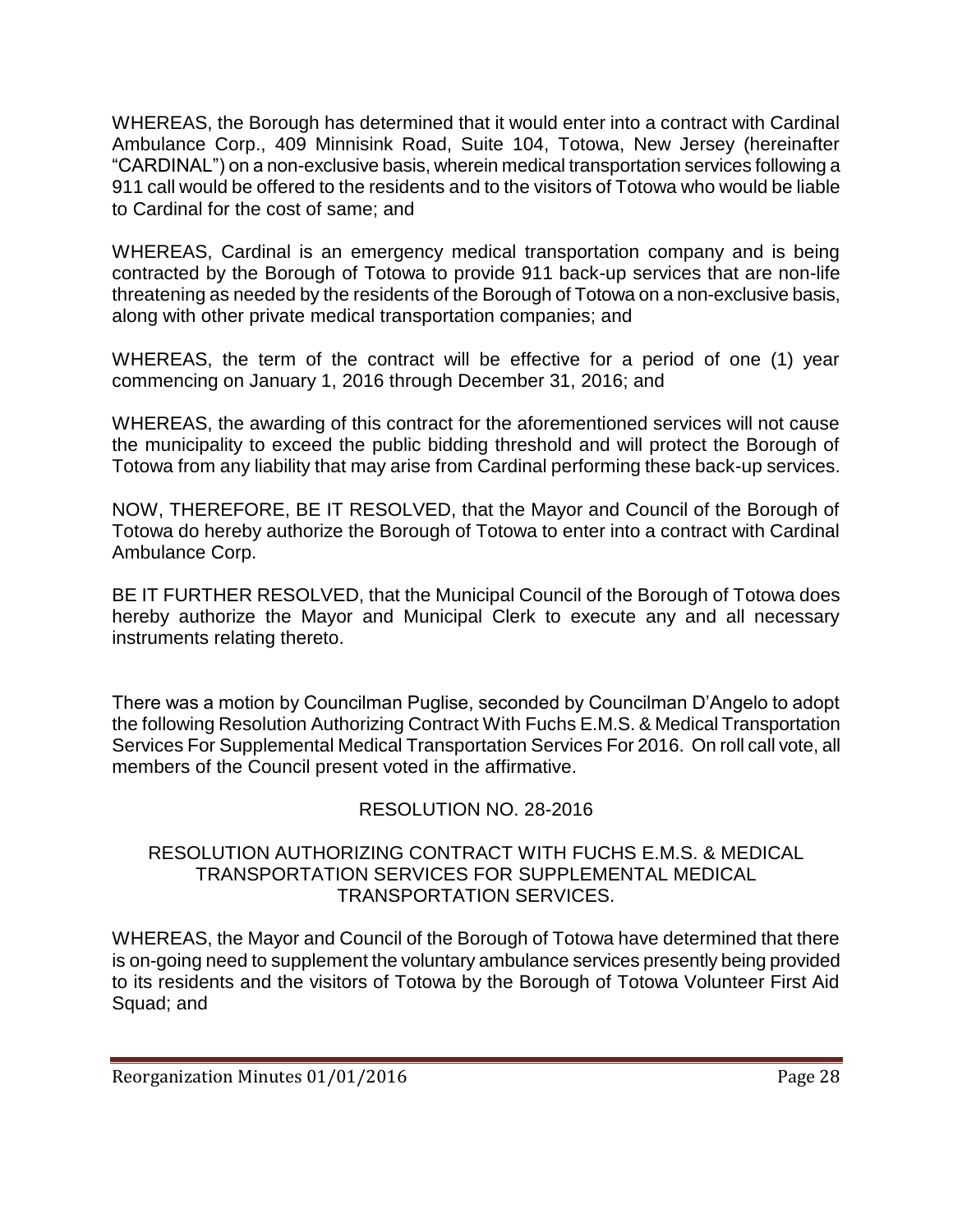WHEREAS, the Borough has determined that it would enter into a contract with Fuchs E.M.S. & Medical Transportation Services, 16-00 Highway 28, Fairlawn, New Jersey 07410 (hereinafter "Fuchs") on a non-exclusive basis, wherein medical transportation services following a 911 call would be offered to the residents and to the visitors of Totowa who would be liable to Fuchs for the cost of same; and

WHEREAS, Fuchs is an emergency medical transportation company and is being contracted by the Borough of Totowa to provide 911 back-up services that are non-life threatening as needed by the residents of the Borough of Totowa on a non-exclusive basis, along with other private medical transportation companies; and

WHEREAS, the term of the contract will be effective for a period of one (1) year commencing on January 1, 2016 through December 31, 2016; and

WHEREAS, the awarding of this contract for the aforementioned services will not cause the municipality to exceed the public bidding threshold and will protect the Borough of Totowa from any liability that may arise from Fuchs performing these back-up services.

NOW, THEREFORE, BE IT RESOLVED, that the Mayor and Council of the Borough of Totowa do hereby authorize the Borough of Totowa to enter into a contract with Fuchs E.M.S. & Medical Transportation Services.

BE IT FURTHER RESOLVED, that the Municipal Council of the Borough of Totowa does hereby authorize the Mayor and Municipal Clerk to execute any and all necessary instruments relating thereto.

There was a motion by Councilman Puglise, seconded by Councilman D'Angelo to adopt the following Resolution Authorizing Professional Engineering Services For Topographic Surveys Of Various Properties. On roll call vote, all members of the Council present voted in the affirmative.

# RESOLUTION NO. 29-2016

#### RESOLUTION AUTHORIZING PROFESSIONAL ENGINEERING SERVICES FOR TOPOGRAPHIC SURVEYS OF VARIOUS PROPERTIES

WHEREAS, in 2015, the Mayor and Council of the Borough of Totowa authorized various actions to assist the Borough of Totowa with achieving constitutional compliance with its Affordable Housing mandate in accordance with the State of New Jersey Fair Housing Act; and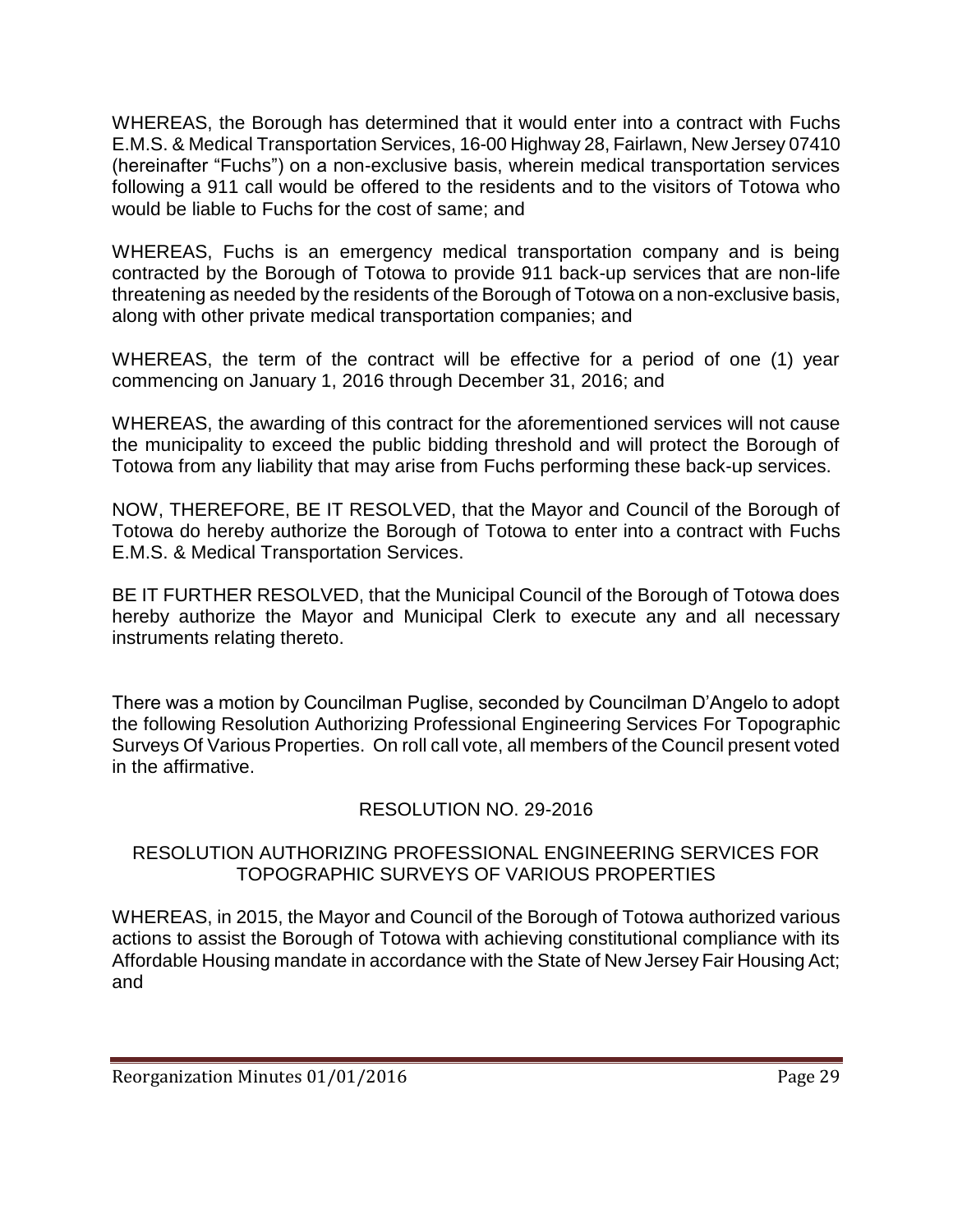WHEREAS, the Mayor and Council of the Borough of Totowa desire to retain the services of a professional firm to continue to assist the Borough of Totowa with achieving the judicial version of the substantive certification under the newly established transitional process by providing surveying services in order to complete topographic surveys for various properties; and

WHEREAS, these services include the completion of a topographic to determine elevations and surface features within the limits of these various properties and this information will be used to draft base maps for the steep slope analysis with property lines shown based upon the current Borough of Totowa Tax Map; and

WHEREAS, Richard A. Alaimo Engineering Associates has submitted a proposal dated December 30, 2015 to provide the topographic surveys at a cost not to exceed the lump sum of Twelve Thousand and 00/100 Dollars (\$12,000.00), a copy of which is on file in the office of the Borough of Totowa Municipal Clerk; and

WHEREAS, the Mayor and Council of the Borough of Totowa on January 1, 2016 did examine the proposal submitted by Richard A. Alaimo Engineering Associates; and

WHEREAS, pursuant to the applicable New Jersey State laws, these professional services may be awarded without public bidding.

NOW, THEREFORE, BE IT RESOLVED, that the Mayor and Council of the Borough of Totowa do hereby accept the proposal submitted by Richard A. Alaimo Engineering Associates for professional surveying services to assist the Borough of Totowa with its Affordable Housing mandate in the amount of Twelve Thousand and 00/100 Dollars (\$12,000.00).

BE IT FURTHER RESOLVED, that the Mayor and Council of the Borough of Totowa do hereby authorize Richard A. Alaimo Engineering Associates to perform the professional services as set forth in their proposal.

The following appointments were made by Mayor Coiro and do not require Council consent or confirmation:

| <b>POSITION</b>                  | <b>TERM/YEARS</b> | <b>APPOINTED</b>       |
|----------------------------------|-------------------|------------------------|
| <b>Planning Board Class IV</b>   | 4                 | <b>Richard Hennion</b> |
| Planning Board Class IV (Alt. 2) | 2                 | <b>Anthony Zarek</b>   |
| <b>Planning Board Class III</b>  |                   | Louis D'Angelo         |
| <b>Planning Board Class II</b>   |                   | Ernest Paese, Jr.      |
| <b>Board of Recreation</b>       | 5                 | Donna Alvino           |
| <b>Board of Recreation</b>       | 2 (Unexp)         |                        |

Reorganization Minutes 01/01/2016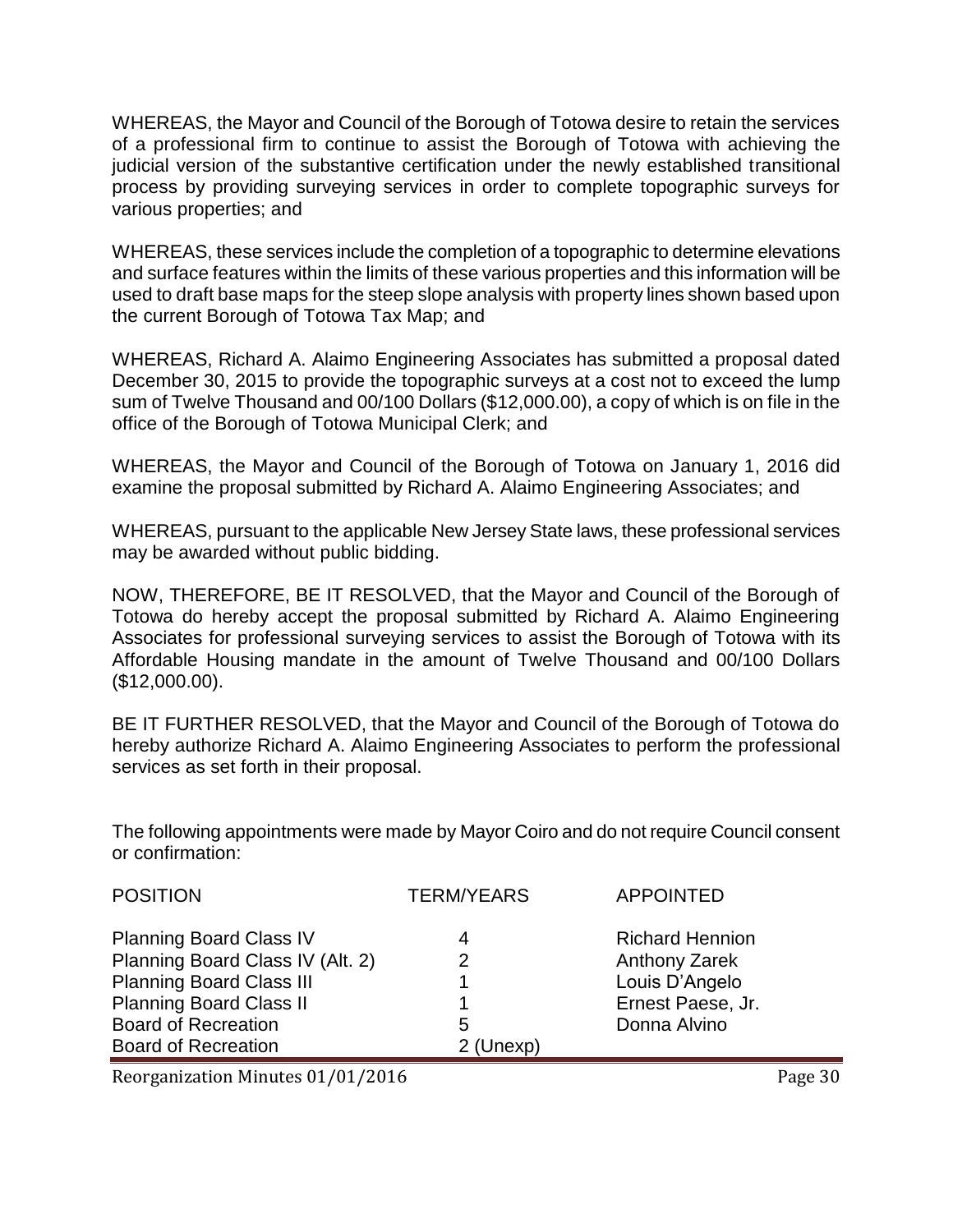| <b>Shade Tree Commission</b> | 5 | Doreen Makoujy      |
|------------------------------|---|---------------------|
| Senior Citizen Coordinator   |   | Maria Murphy        |
| Local Assistance Board       |   | Debra Andriani      |
| Local Assistance Board       |   | Frank DeCeglie, Jr. |

Mayor Coiro announced the following Council Committees for the year 2016. The first Councilman/Councilwoman listed is the Chair of that Committee.

# FINANCE & ADMINISTRATION PICARELLI D'ANGELO FONTANELLA PUBLIC SAFETY PUGLISE FONTANELLA BUCHER PUBLIC WORKS D'ANGELO PUGLISE ANDRIANI ENGINEERING & PUBLIC PROPERTY FONTANELLA ANDRIANI D'ANGELO LIAISON & INSPECTION ANDRIANI BUCHER PICARELLI LEGISLATIVE & ORDINANCES BUCHER PICARELLI PUGLISE

Mayor Coiro gave his annual New Year's State of the Municipality Address and Message to the Citizens of the Borough of Totowa.

Dear Fellow Residents,

As I do each New Year's Day, I would like to review some of the events and accomplishments that took place in our town during the past year and to announce some of the plans we have for 2016. First of all, I'd like to again welcome Carolyn Fontanella and Anthony Picarelli back to the Council and congratulate them on their re-election. Carolyn

Reorganization Minutes 01/01/2016 **Page 31**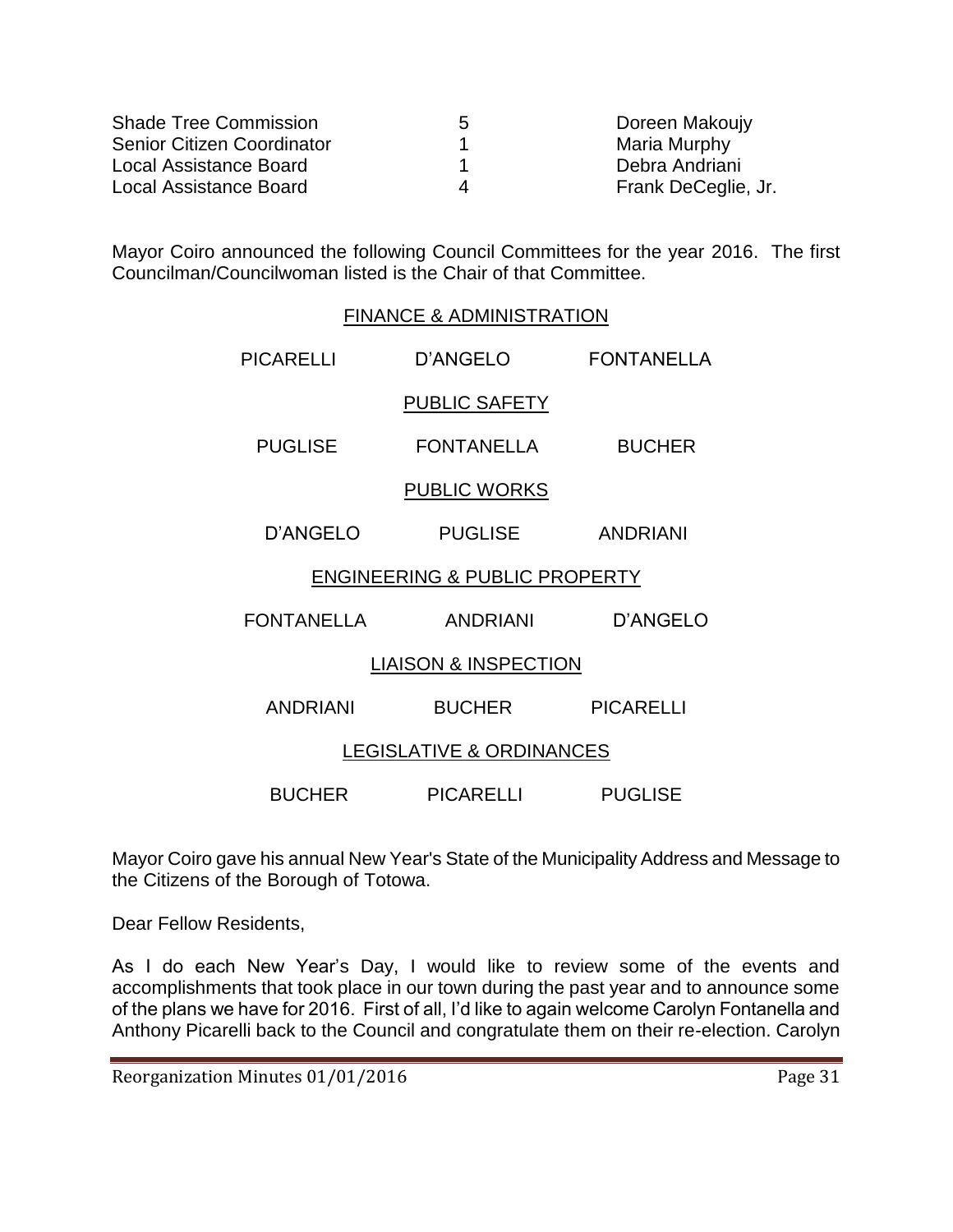and Anthony have both served our town well for years and I am sure I can count on them to continue to serve Totowa well in the future. I would also like to congratulate Vinny Marciano upon his re-election as Fire Chief and look forward to working with him and the entire department.

Beginning with our infrastructure, as many of you are fully aware, PSEG proactively replaced the older gas lines in our town. This was done to try to avoid some of the gas problems that occurred during Hurricane Irene and Superstorm Sandy. In doing so, many roads in our town were dug up and our residents were inconvenienced for a period of time. Once the project had been completed and new gas lines installed, the roads that were dug up were either completely repaved or repaved from the curb to the middle of the street, depending on how long ago the road had been last paved. This has made many of our roads smooth again. With grants from the Department of Transportation, we will also be repaving Gordon Avenue and Hobart Place in 2016.

We applied for another grant from Passaic County to continue relining our sanitary sewers and were recently notified that we have been awarded a grant to continue relining the sewers on Dewey Avenue near Totowa Road as well as Mitchell Avenue. As I reported last year, we are also in the process of buying out five homes that have been habitually suffering from flooding. These buyouts should be completed in early 2016. We will continue looking at ways to improve our water and sewer system while alleviating flooding to our residents.

In 2015, we completed the revisions to our Master Plan. It is important that we continually review our plans for our community as this planning will have an impact on our town's development for many years. You certainly have seen some of the building changes that are occurring on Union Boulevard. More changes will be coming as the property where Wells Fargo is located becomes redeveloped. I believe that changes on Union Boulevard will continue to occur as the main streets of towns are becoming more developed. To that end, we will revive our Parking Authority so that they can look for solutions to help alleviate the traffic on Union Boulevard.

Our municipal building is undergoing changes as well. We are installing a new generator which we purchased with a grant from FEMA. In addition, we are just about completed with replacing the aging roof on this building.

At the PAL ball field, we have received another grant from the Passaic County Open Space Fund to construct a tennis court at the PAL field where the old street hockey area is. This will be done at no cost to our taxpayers. In addition, we have installed lights at the Minnisink Road field to replace some of the temporary lighting that had been previously used.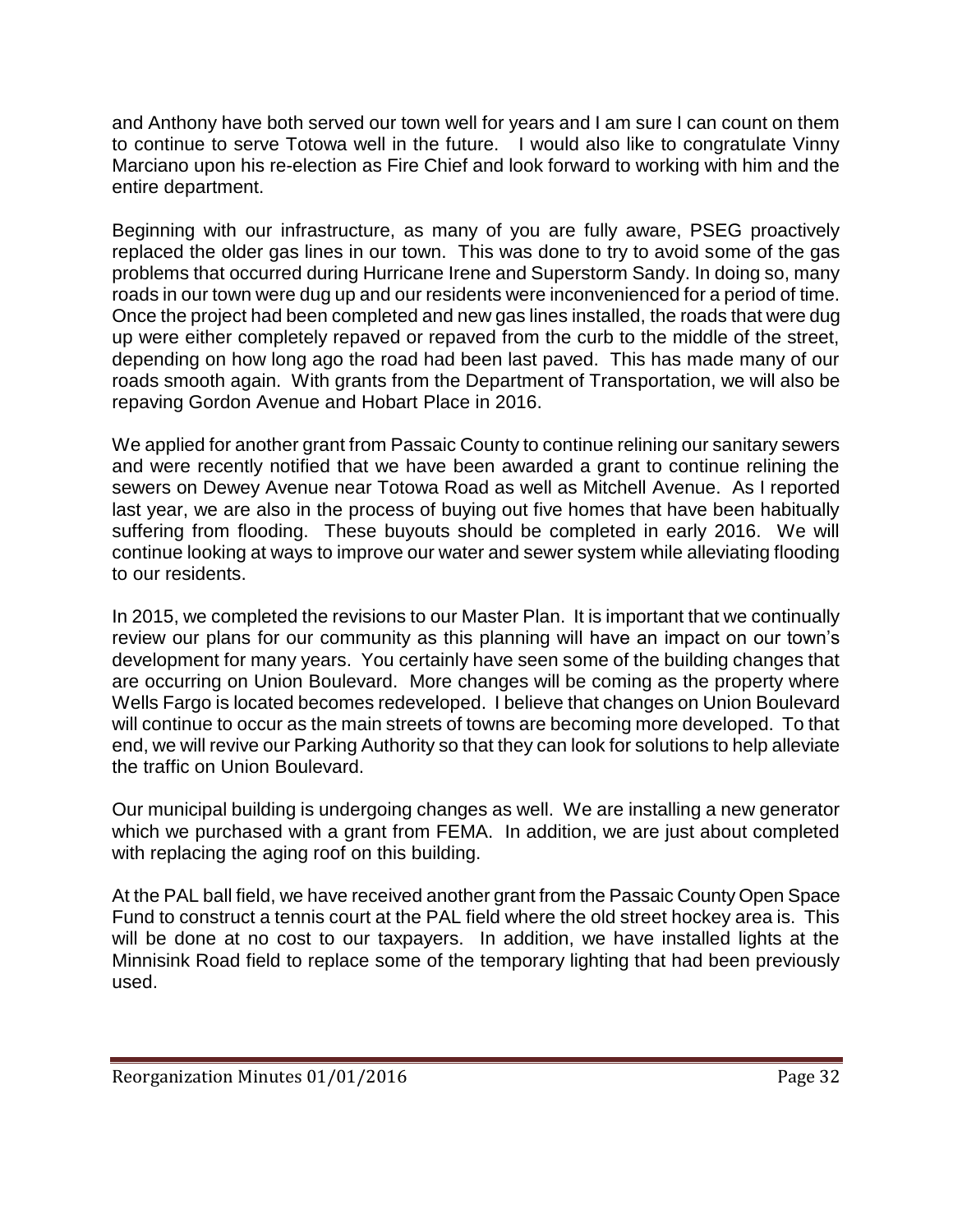In June, 2014, the State of New Jersey closed down the North Jersey Development Center. This facility had been in operation in Totowa since 1928. We have been in communication with officials from the State to discuss the disposition of the property. The State and the Borough will jointly determine how the property will be developed. In 2015, we concluded environmental testing at the site. Totowa has formally designated the site as "one in need of redevelopment." This designation will give our municipality more of a say in how the property is developed. At this time, no final determination has been made on the ultimate use of the property but we will be introducing a "plan for redevelopment" of the site ordinances in the early part of 2016 and we will remain very involved in the process.

In 2015, we began curb side pick-up of recycling material twice a month. We have received extremely positive responses from our residents in moving to twice a month pickups. But remember, pick up is twice a month and not every other week. Please check the flyer that will be mailed out or our website for details.

Our community continues to be strengthened by the support of our volunteers. Be they fire fighters, first aid squad members, PAL members, PTO members or a member of one of our municipal boards, the time and effort of all of our town's volunteers are truly appreciated by the Council and me. For our firefighters, we purchased a new fire rescue vehicle in 2015 and it is now housed at Fire Rescue on Mitchell Ave.

On the property tax front, as you all know from the property tax bills you received last summer and from my previous communications, we were slammed with an enormous increase from Passaic County. In 2015, while the municipal portion of taxes on the average home in our town increased about \$34, the county portion of taxes on the average home increased by a whopping \$450, an increase of 20% over the prior year. We believe this may be the largest increase to one municipality from the County of Passaic in history. Nonetheless, we are determined to be fiscally prudent. In Totowa we have decided to make tough choices and not place a financial burden on future budgets and future generations. We have now achieved our fourth consecutive year without any long term debt in our municipality. Our core belief is that we should pay currently to meet our obligations where we can and not borrow if possible. By freeing ourselves of debt, we can utilize those funds for much needed improvements to our infrastructure and replacing outdated equipment.

Even with the enormous tax increase passed along to us in 2015, Totowa continues the distinction of having the lowest tax rate of the 16 municipalities in Passaic County. Hopefully, the financial and economic instability that we have experienced will subside and the County will get a handle on its finances. The Council and I will once again work hard to maintain the lowest tax rate for our residents.